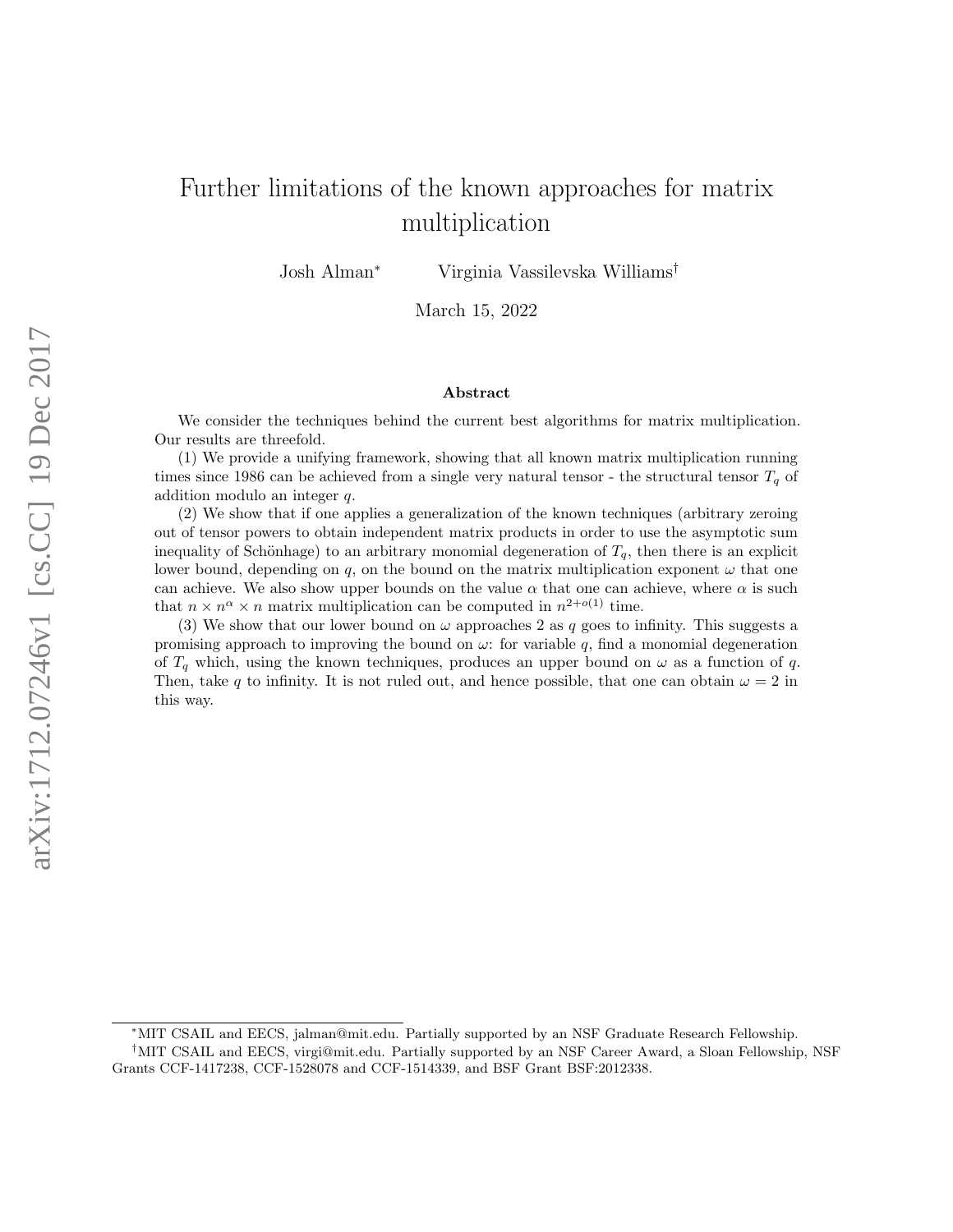# 1 Introduction

One of the most fundamental questions in computer science asks how quickly one can multiply two matrices. Since the surprising subcubic algorithm for  $n \times n \times n$  matrix multiplication by Strassen in 1969 [\[Str69\]](#page-15-0), there has been a long line of work on improving and refining the techniques and speeding up matrix multiplication algorithms (e.g. [\[Pan78,](#page-15-1) [Pan80,](#page-15-2) [BCRL79,](#page-14-0) [Str86,](#page-15-3) [CW81,](#page-14-1) [Sch81,](#page-15-4) [Str87,](#page-15-5) [CW90,](#page-14-2) [DS13,](#page-14-3) Will2, LG14. Progress on this problem is typically measured in terms of  $\omega$ , the smallest constant such that, for any  $\delta > 0$ , one can design an algorithm for  $n \times n \times n$  matrix multiplication running in time  $O(n^{\omega+\delta})$ . The biggest open question is whether one can achieve  $\omega = 2$ . The best bound we currently know, due to Le Gall [\[LG14\]](#page-14-4), is  $\omega \leq 2.3728639$ .

A related line of work [\[CW90,](#page-14-2) [Cop97,](#page-14-5) [LG12,](#page-14-6) [GU17\]](#page-14-7) focuses on rectangular matrix multiplication instead of square matrix multiplication. Here, progress is measured in terms of  $\alpha$ , the largest constant such that for any  $\delta > 0$ , one can design an algorithm for  $n \times n^{\alpha} \times n$  matrix multiplication running in time  $O(n^{2+\delta})$ . Recent work [\[GU17\]](#page-14-7) improved the best known bound to  $\alpha > 0.31389$ . The two values  $\omega$  and  $\alpha$  are very related, as  $\omega = 2$  if and only if  $\alpha = 1$ .

All of the aforementioned bounds on  $\omega$  and  $\alpha$  follow a particular approach, which works as follows.<sup>[1](#page-1-0)</sup> The key is to cleverly select a trilinear form (third-order tensor)  $\mathbb T$  which needs to have two properties. First, there must be an efficient way to compute large tensor powers  $\mathbb{T}^{\otimes n}$  of  $\mathbb{T}$ . This is done by finding a low *border rank expression* for  $\mathbb{T}$ , which implies (via Schönhage's asymptotic sum inequality) that for sufficiently large n, the power  $\mathbb{T}^{\otimes n}$  has low rank. Second,  $\mathbb{T}$  must be useful for actually performing matrix multiplication. Multiplying matrices corresponds in a precise way to evaluating a certain *matrix multiplication tensor*, and so to use  $T$  for this task, one needs to show that there is a 'degeneration' transforming T into a disjoint sum of matrix multiplication tensors. Combining these two properties of T yields an algorithm for matrix multiplication (see Lemma [2.1](#page-7-0) below for the precise formula).

Of course, the resulting runtime depends on the choice of the tensor T as well as the bounds one can prove for the two desired properties. Strassen's original algorithm picked T to be the tensor for  $2 \times 2 \times 2$  matrix multiplication itself. Later work used more and more elaborate tensors and corresponding border rank expressions, culminating with the most recent algorithms using the now-famous *Coppersmith-Winograd tensor.* All these tensors seem to come 'out of nowhere', and in particular, come up with seemingly 'magical' border rank identities to show that they have low border rank. We make some progress demystifying the tensors and their border rank expressions below.

# 1.1 The best known bounds on  $\omega$  are actually from  $T_q$ .

Our first result is a *unifying approach* to achieving all known bounds of  $\omega$  ([\[Str86,](#page-15-3) [CW90,](#page-14-2) [DS13,](#page-14-3) LG14) since Strassen's 1986 proof that  $\omega < 2.48$ .

A simple remark first pointed out to us by Michalek [\[Mic14\]](#page-14-8) is that the so called Coppersmith-Winograd tensor used in the papers on matrix multiplication since 1990 [\[CW90,](#page-14-2) [DS13,](#page-14-3) [LG14\]](#page-14-4), can be replaced with an equivalent tensor, rotating the original slightly in a certain way (see the Preliminaries), without changing any of the proofs, and thus yielding the same bounds on  $\omega$ .

With this in mind, we consider a tensor  $T_q$ , the *structural tensor of*  $\mathbb{Z}_q$ , and give a very simple low rank expression for it based on roots of unity (this expression is natural and likely well-known).

<span id="page-1-0"></span><sup>&</sup>lt;sup>1</sup>We give a very high level overview here. More precise definitions are given in Section [2.](#page-5-0) For a more gentle introduction, we recommend the notes by Markus Bläser [Blä13].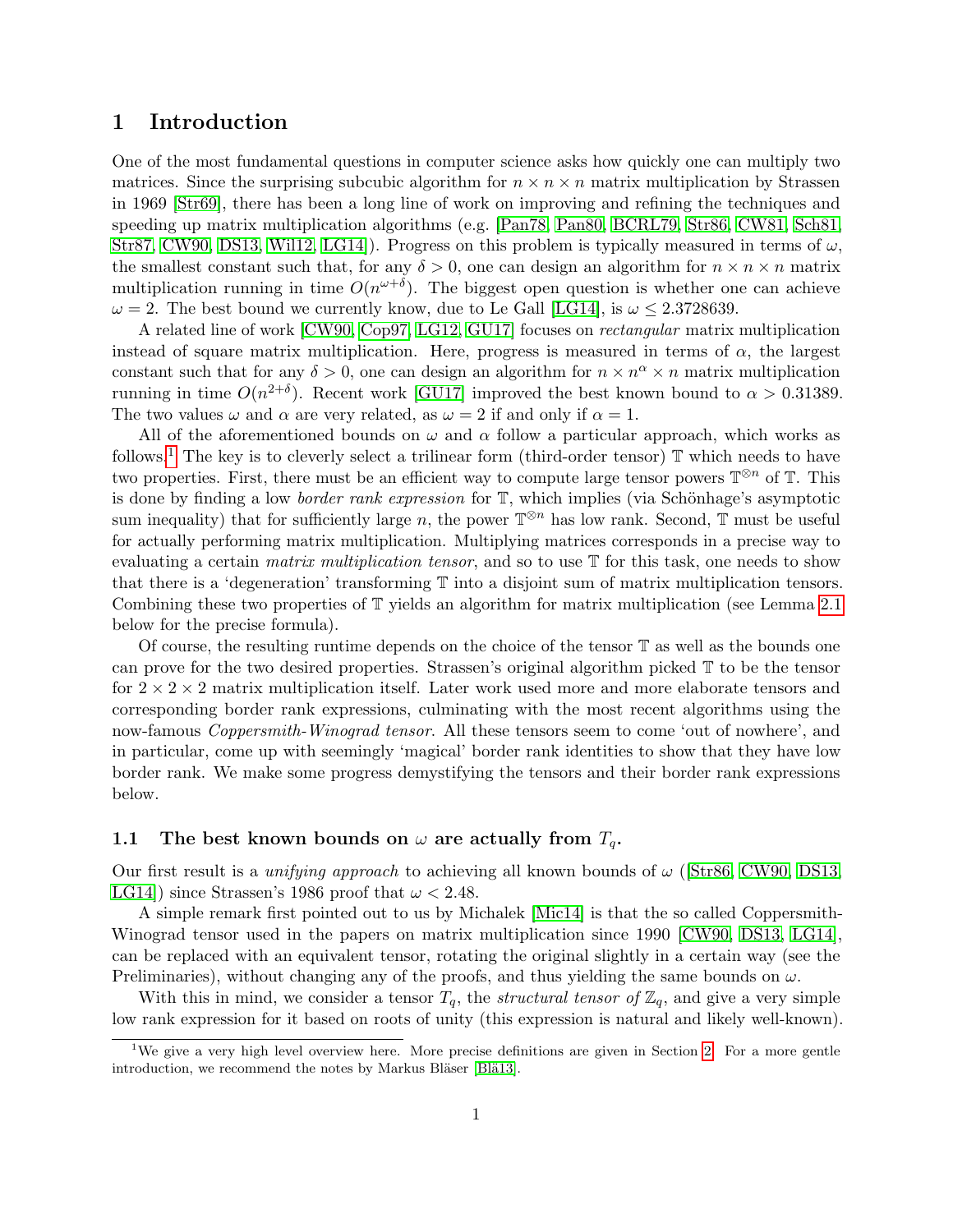We then show that the tensor in [\[Str86\]](#page-15-3) and the rotated Coppersmith-Winograd tensors that can be used in [\[CW90,](#page-14-2) [DS13,](#page-14-3) [LG14,](#page-14-4) [Wil12\]](#page-15-6), are all actually straightforward monomial degenerations of  $T_q$ . Since a monomial degeneration of a rank expression gives a border rank expression, this (for example) yields a straightforward border rank expression for the (rotated) Coppersmith-Winograd tensor, which is more intuitive than the border rank expressions from past work.

Another way to view this fact is that all the bounds on  $\omega$  since [\[CW90\]](#page-14-2) can be viewed as using  $T_q$  (in fact for  $q = 7$  or 8) as the underlying tensor  $\mathbb{T}!$ . This also suggests a potential way to improve the known bounds on  $\omega$ : study other monomial degenerations of  $T_q$ .

#### 1.2 Limitations on monomial degenerations of  $T_p$ .

Our second and main result is a lower bound on how fast a matrix multiplication algorithm designed in this way can be whenever  $\mathbb T$  is a monomial degeneration of  $T_p$ :

<span id="page-2-0"></span>**Theorem 1.1** (Informal). For every p, and for every  $\varepsilon \in (0,1]$ , there is an explicit constant  $\nu_{p,\varepsilon} > 1$ such that any algorithm for  $n \times n^{\epsilon} \times n$  matrix multiplication designed in the above way using  $T_p$ , or a monomial degeneration of  $T_p$ , runs in time  $\Omega(n^{(1+\epsilon)\nu_{p,\epsilon}})$ . (See Theorem [6.1](#page-13-0) below for the precise statement).

The constant  $\nu_{p,\varepsilon}$  is defined as follows. Consider first when p is a fixed prime or power of a prime. Let z be the unique real number in  $(0, 1)$  such that  $3\sum_{j=1}^{p-1} z^j = (p-1)(1-2z^p)$ ; then

$$
\nu_{p,\varepsilon} := (1+\varepsilon) \ln \left[ \frac{1-z^p}{(1-z)z^{(p-1)/3}} \right].
$$

There is also a variant of Theorem [1.1](#page-2-0) that holds for  $T_p$  when p is not necessarily a prime power, but the constant  $\nu_{p,\varepsilon} > 1$  is slightly different.

In particular, this shows that:

- This approach yields a square matrix multiplication algorithm with runtime at best  $\Omega(n^{2\nu_{p,1}})$ , with exponent  $2\nu_{p,1} > 2$ . Hence, this approach for a fixed p cannot yield  $\omega = 2$ .
- Let  $\varepsilon_p \in (0,1)$  be such that  $(1+\varepsilon_p)\nu_{p,\varepsilon} = 2$ . Then, this approach for a fixed p cannot yield a value of  $\alpha$  bigger than  $\varepsilon_p$ .

For modest values of p, the value  $\nu_p := \nu_{p,1}$  is a fair bit larger than 1. For instance,  $\nu_7 \approx 1.07065$ . As we will show shortly, the best known algorithms for matrix multiplications use the approach above with a (rotated) Coppersmith-Winograd tensor which is a monomial degeneration of  $T_7$ . Our theorem implies among other things that using the approach with  $T<sub>7</sub>$  as the starting tensor cannot yield a bound on  $\omega$  better than 2.14, no matter how one zeroes out the tensor powers of  $T_7$  or its monomial degenerations. We plot the resulting bounds on  $\omega$  and  $\alpha$  for varying p, in Figures [1](#page-3-0) and [2](#page-3-1) (for technical reasons we discuss below, we get different bounds depending on whether  $q$  is a power of a prime).

### 1.3 A potential idea for improving  $\omega$ .

It should be noted that, despite our lower bounds, not all hope is lost for achieving  $\omega = 2$  using  $T_q$ tensors. Indeed, in the limit as  $q \to \infty$ , our  $\omega$  lower bound approaches 2, and our  $\alpha$  upper bound approaches 1 (see Lemma [A.1](#page-15-7) in Appendix [A](#page-15-8) for a proof). Hence, our lower bound does not rule out achieving a runtime for  $n \times n \times n$  matrix multiplication of  $O(n^{2+\delta})$  for all  $\delta > 0$  by using bigger and bigger values of q. We find this approach very exciting.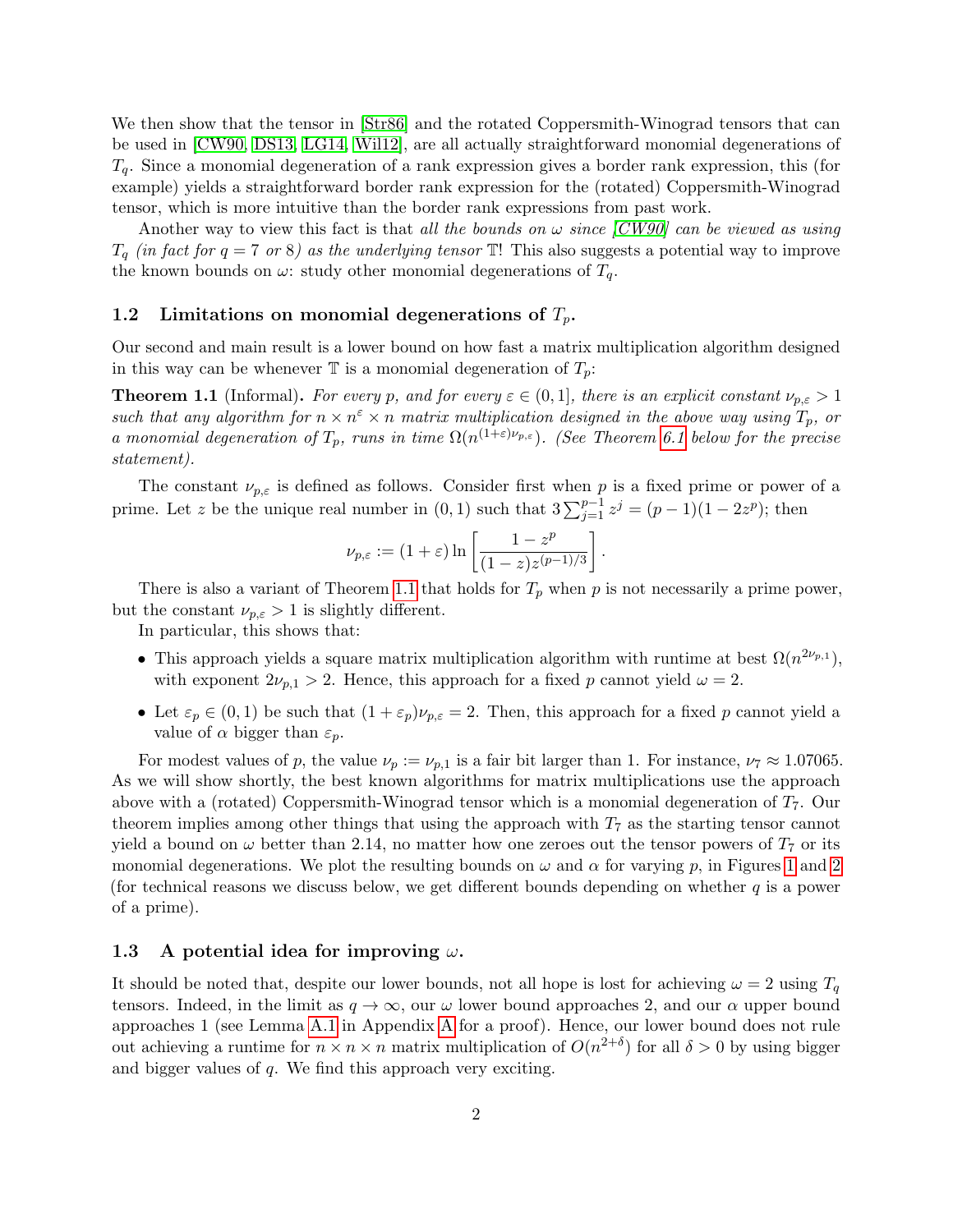<span id="page-3-0"></span>

(a) Lower bound on  $\omega$  that one can achieve using  $T_q$  when q is a power of a prime. The bound approaches 2 as  $q \to \infty$ .

(b) Upper bound on  $\alpha$  that one can achieve using  $T_q$  when q is a power of a prime. The bound approaches 1 as  $q \to \infty$ .

Figure 1: Bounds on  $\omega$  and  $\alpha$  that follow from Theorem [1.1](#page-2-0) when q is a prime power

<span id="page-3-1"></span>

using  $T_a$ . The bound approaches 2 as  $q \to \infty$ .

using  $T_q$ . The bound approaches 1 as  $q \to \infty$ .

Figure 2: Bounds on  $\omega$  and  $\alpha$  that follow from Theorem [1.1](#page-2-0) for any q

#### <span id="page-3-2"></span>1.4 Tri-Colored Sum-Free Sets

A key component of our lower bound proof is a recent upper bound proved on the asymptotic size of a family of combinatorial objects called tri-colored sum-free sets. For an abelian group  $G$ , a tri-colored sum-free set in  $G^n$  is a set of triples  $(a_i, b_i, c_i) \in (G^n)^3$  such that  $a_i + b_j + c_k = 0$  if and only if  $i = j = k$ . In this paper we are especially interested in tri-colored sum-free sets over  $\mathbb{Z}_q^n$ .

Recent work [\[EG17,](#page-14-10) [KSS16,](#page-14-11) [BCC](#page-14-12)+17, [Nor16,](#page-15-9) [Peb16\]](#page-15-10) has proved upper bounds on how large tri-colored sum-free sets in  $\mathbb{Z}_q^n$  can be. The bound is originally given in terms of the entropy of certain symmetric distributions, but we give a more explicit form written out by [\[Nor16,](#page-15-9) [Peb16\]](#page-15-10) here.

For any integer  $q \ge 2$  which is a power of a prime, let  $\rho$  be the unique number in  $(0, 1)$  satisfying

$$
\rho + \rho^2 + \dots + \rho^{q-1} = \frac{q-1}{3} (1 + 2\rho^q).
$$

Then, define  $\gamma_q \in \mathbb{R}$  by  $\gamma_q := \ln(1 - \rho^q) - \ln(1 - \rho) - \frac{q-1}{3}$  $\frac{-1}{3} \ln(\rho)$ .

**Theorem 1.2** ( $[KSS16]$ ). Let q be any prime or power of a prime. Then, any tri-colored sum-free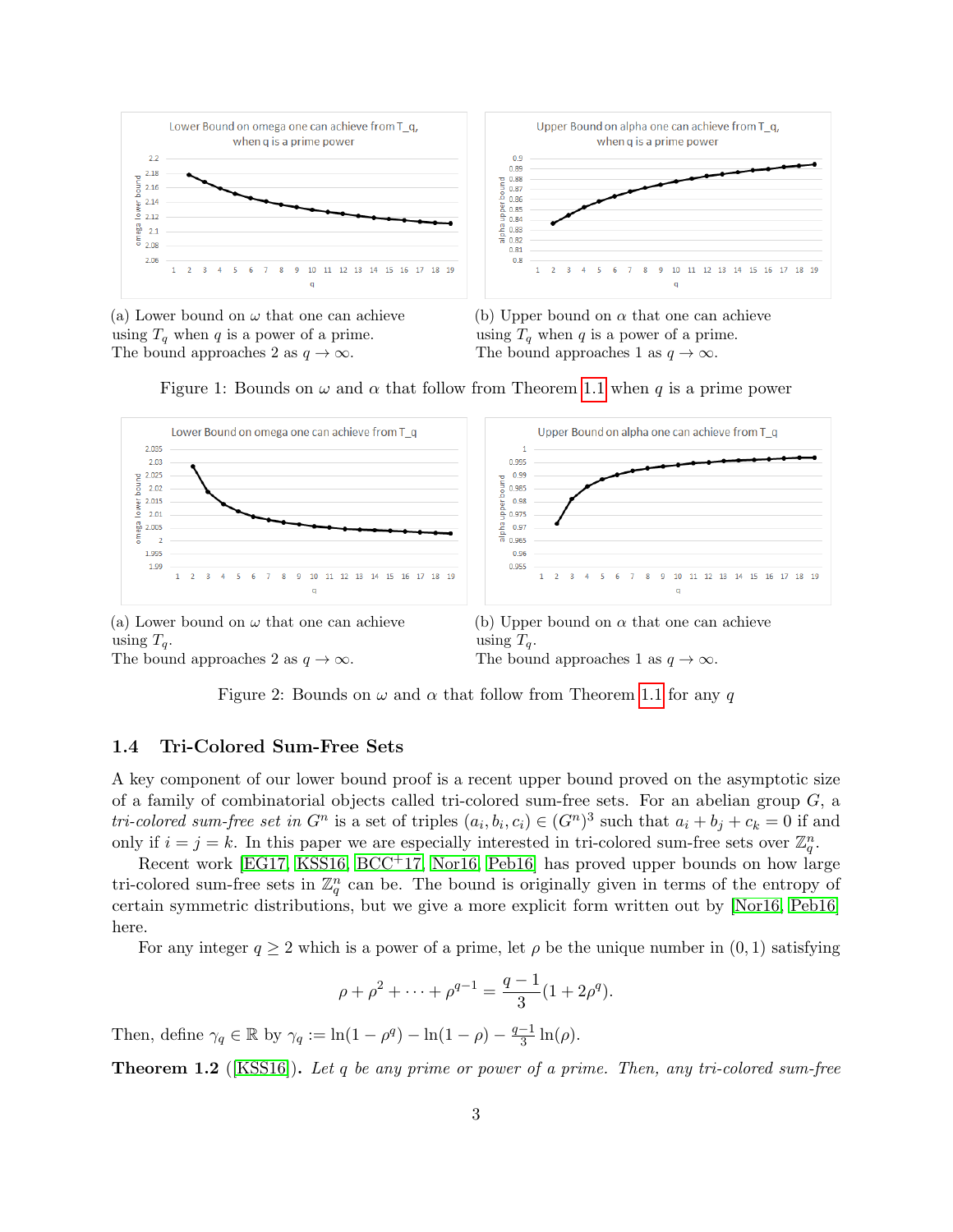set in  $\mathbb{Z}_q^n$  has size at most  $e^{\gamma_q n}$ . Moreover, there exists a tri-colored sum-free set in  $\mathbb{Z}_q^n$  with size  $e^{\gamma_q n - o(n)}$ .

One can verify (see Lemma [A.1](#page-15-7) in Appendix [A\)](#page-15-8) that  $e^{\gamma q} < q$ , meaning in particular that there is no tri-colored sum-free set in  $\mathbb{Z}_q^n$  of size  $q^{n-o(n)}$ . When q is not a prime power, one can also prove this, although the upper bound is not known to be as strong:

**Theorem 1.3** ([\[BCC](#page-14-12)<sup>+</sup>17]). Let  $q \ge 2$  be any positive integer, and let  $\kappa := \frac{1}{2} \log((2/3)2^{3/2}) \approx$ 0.02831. Then, any tri-colored sum-free set in  $\mathbb{Z}_q^n$  has size at most  $q^{n(1-\kappa/q+o(1))}$ .

For notational simplicity in our main results in Section [6,](#page-13-1) define  $\gamma_q := (1 - \kappa/q) \log(q)$  when  $q \geq 2$  is not a power of a prime.

### 1.5 Proof Outline

In Section [2](#page-5-0) we formally define all the notions related to tensors which are necessary for the rest of the paper, and in Section [3](#page-8-0) we give our simple rank expression for  $T<sub>q</sub>$  and straightforward monomial degenerations of  $T_{q+2}$  into  $CW_q$  as well as other tensors T from past work on matrix multiplication algorithms. The remainder of the paper gives the proof of Theorem [1.1,](#page-2-0) which proceeds in four main steps:

- In Section [3,](#page-8-0) we give a simple rank expression for  $T_q$ , and show that the rotated Coppersmith-Winograd tensor can be found as a simple monomial degeneration of  $T_q$ .
- In Section [4,](#page-10-0) we show that every matrix multiplication tensor has a zeroing out into a large number of independent triples. This generalizes a classical result that matrix multiplication tensors have monomial degenerations into a large number of independent triples.
- In Section [5,](#page-12-0) we show that if tensor  $A$  is a monomial degeneration of tensor  $B$ , and large powers of A can be zeroed out into many independent triples, then large powers of B can as well.
- Finally, in Section [6,](#page-13-1) we combine the above to show that if any tensor  $\mathbb T$  is a monomial degeneration of  $T_q$ , and yields a fast matrix multiplication algorithm (meaning it can be zeroed out into many independent triples), then  $T_q$  can be zeroed out into many independent triples as well. By noticing that independent triples in  $T_q$  correspond to tri-colored sum-free sets, and combining with the upper bounds on the size of such a set, we get our lower bound.

#### 1.6 Comparison with Past Work

There are two papers which have proved lower bounds on the value of  $\omega$  that one can achieve using certain techniques.

The first is a work by Ambainis et al. [\[AFLG15\]](#page-14-13). They show a lower bound of  $\Omega(n^{2.3078})$  for any algorithm for  $n \times n \times n$  matrix multiplication one can design using the 'laser method with merging' using the Coppersmith-Winograd tensor and its relatives. The laser method is a technique proposed by Strassen [\[Str86\]](#page-15-3) and used by all recent work [\[CW90,](#page-14-2) [DS13,](#page-14-3) [Wil12,](#page-15-6) [LG14,](#page-14-4) [GU17\]](#page-14-7) in order to show that the Coppersmith-Winograd tensor has a zeroing out into many big disjoint matrix multiplication tensors (the second property of the two properties of a tensor T we described earlier). While the bound that Ambainis et al. get is better than ours, our result is much more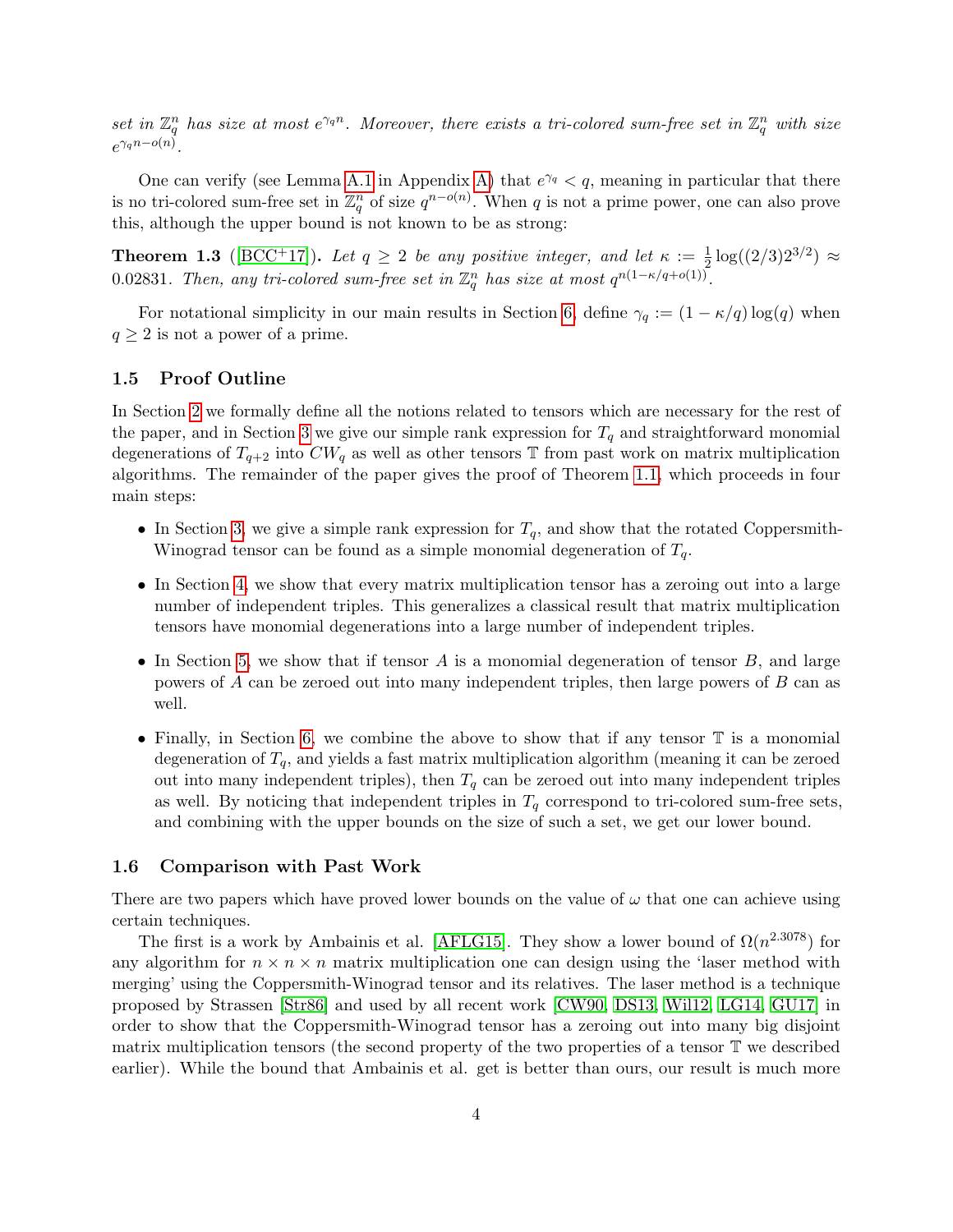general: First, the Ambainis et al. bound is for algorithms which use the Coppersmith-Winograd tensor and some tensors like it, whereas ours applies to any tensor which is an arbitrary monomial degeneration of  $T_q$ . Second, their bound only applies when the laser method with merging is used to zero out the tensor into matrix multiplication tensors, whereas ours applies to any possible monomial degeneration into matrix multiplication tensors.

The second prior work is by Blasiak et al.  $[BCC<sup>+17</sup>]$  $[BCC<sup>+17</sup>]$ . Like us, the authors also use recent bounds on the size of certain tri-colored sum-free sets in order to prove lower bounds. However, rather than the tensor-based approach to matrix multiplication algorithms which we have been discussing, and which has been used in all of the improvements to  $\omega$  and  $\alpha$  to date, they instead focus on the 'group-theoretic approach' to matrix multiplication [\[CU03,](#page-14-14) [CKSU05\]](#page-14-15). This approach has been designed around formulating approaches that would imply  $\omega = 2$  rather than on attempting any small improvement to the bounds on  $\omega$ , and this paper refutes some earlier conjectures along these lines. The work of Blasiak et al. implies that certain approaches to achieving  $\omega = 2$  are impossible, similar to our work here.

In personal communication, Cohn [\[Coh17\]](#page-14-16) stated that the Coppersmith-Winograd tensor  $CW_q$ leads to a STPP (simultaneous triple product property) construction in  $\mathbb{Z}_m^n$  with  $m = q$  and n tending to infinity. Blasiak et al. present lower bounds on what can be proved about  $\omega$  using the group theoretic approach using STPP constructions in  $\mathbb{Z}_m^n$  for any fixed m, and hence their results imply that the *group-theoretic variant* of the Coppersmith-Winograd approach cannot yield  $\omega = 2$ using a fixed q. It is not clear exactly what lower bounds this result implies for the original laser method approach, or for arbitrary monomial degenerations of  $T_q$ . Thus, we consider our results complementary to those of Blasiak et al. Furthermore, our results include limitations for rectangular matrix multiplication, which the prior work does not mention.

### <span id="page-5-0"></span>2 Preliminaries

In this section we introduce all the notions related to tensors which are used in the rest of the paper.

### 2.1 Tensor Definitions

Let  $X = \{x_1, \ldots, x_n\}, Y = \{y_1, \ldots, y_m\}, \text{ and } Z = \{z_1, \ldots, z_p\}$  be three sets of formal variables. A tensor over  $X, Y, Z$  is a trilinear form

$$
T = \sum_{i=1}^{n} \sum_{j=1}^{m} \sum_{k=1}^{p} T_{ijk} x_i y_j z_k,
$$

where the  $T_{ijk}$  terms are elements of a field F. The size of a tensor A, denoted  $|A|$ , is the number of nonzero coefficients  $A_{ijk}$ . There are three particular tensors we will focus on in this paper. The matrix multiplication tensor  $\langle n, m, p \rangle$  is given by

$$
\langle n, m, p \rangle = \sum_{i=1}^{n} \sum_{j=1}^{m} \sum_{k=1}^{p} x_{ij} y_{jk} z_{ki}.
$$

For a positive integer q, the *structural tensor of*  $\mathbb{Z}_q$ , denoted  $T_q$ , is given by

$$
T_q = \sum_{i=0}^{q-1} \sum_{j=0}^{q-1} x_i y_j z_{-i-j \pmod{q}}.
$$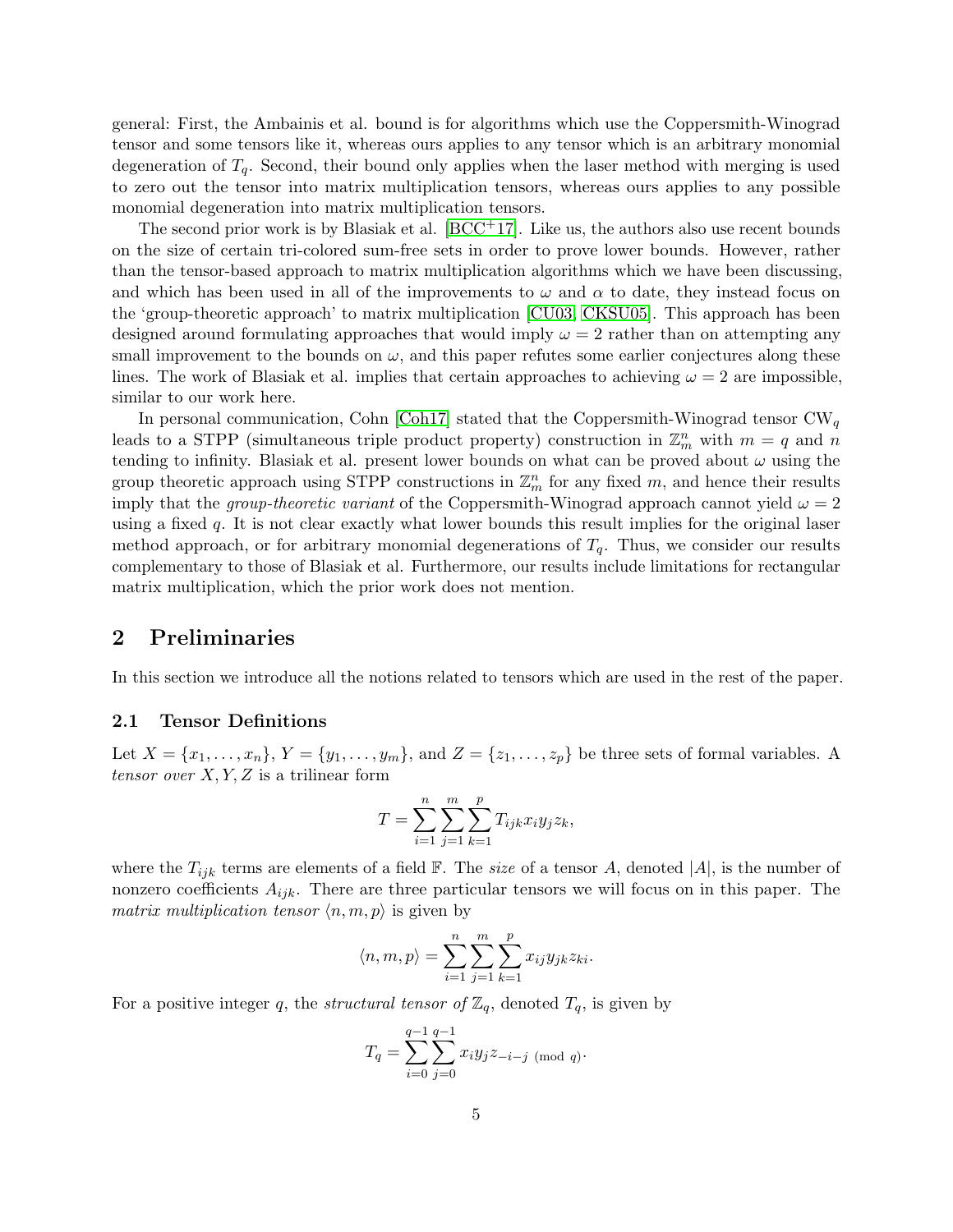For any positive integer q, the qth Coppersmith-Winograd tensor  $C_q$  [\[CW90\]](#page-14-2) is given by  $x_0y_0z_{q+1} + x_0y_{q+1}z_0 + x_{q+1}y_0z_0 + \sum_{i=1}^q (x_0y_iz_i + x_iy_0z_i + x_iy_iz_0)$ . It is not hard to verify that using the Coppersmith-Winograd approach, one can obtain exactly the same values for  $\omega$  from the following *rotated Coppersmith-Winograd tensor*  $CW_q$ , given by

$$
CW_q = x_0 y_0 z_{q+1} + x_0 y_{q+1} z_0 + x_{q+1} y_0 z_0 + \sum_{k=1}^q (x_0 y_k z_{q+1-k} + x_k y_0 z_{q+1-k} + x_k y_{q+1-k} z_0).
$$

The main reason why CW<sub>q</sub> works just as well as the original Coppersmith-Winograd tensor  $C_q$ is because they both have border rank  $q + 2$  and because of the following other structural reason which is what is used in the prior work on fast matrix multiplication:

Let  $X_0 = \{x_0\}, X_1 = \{x_1, \ldots, x_q\}, X_2 = \{x_{q+2}\}.$  Similarly, let  $Y_0 = \{y_0\}, Y_1 = \{y_1, \ldots, y_q\},$  $Y_2 = \{y_{q+2}\}\text{, and } Z_0 = \{z_0\}\text{, } Z_1 = \{z_1, \ldots, z_q\}\text{, } Z_2 = \{z_{q+2}\}\text{. When you restrict } C_q \text{ and } CW_q \text{ to } Z_1$  $X_0 \times Y_2 \times Z_0$ , or  $X_2 \times Y_0 \times Z_0$ , or  $X_0 \times Y_0 \times Z_2$ , both of them are isomorphic to  $\langle 1, 1, 1 \rangle$ . When you restrict them to  $X_0 \times Y_1 \times Z_1$ , both are isomorphic to  $\langle 1, 1, q \rangle$ , when you restrict them to  $X_1 \times Y_0 \times Z_1$ , both are isomorphic to  $\langle q, 1, 1 \rangle$ , and when you restrict them to  $X_1 \times Y_1 \times Z_0$ , both are isomorphic to  $\langle 1, q, 1 \rangle$ . The Coppersmith-Winograd approach only looks at products of these blocks in higher tensor powers, which are hence isomorphic to the same matrix multiplication tensors and give the same bounds on  $\omega$ .

#### 2.2 Subsets and Degenerations

For two tensors A, B, we say that  $A \subseteq B$  if  $A_{ijk}$  is always either  $B_{ijk}$  or 0. For instance, we can see that  $CW_q \subseteq T_{q+2}$ . We furthermore say that A is a monomial degeneration of B if  $A \subseteq B$  and there are functions  $a: X \to \mathbb{Z}$ ,  $b: Y \to \mathbb{Z}$ , and  $c: Z \to \mathbb{Z}$  such that whenever  $B_{ijk} \neq 0$ ,

- we have  $a(x_i) + b(y_i) + c(z_k) \geq 0$ , and
- furthermore,  $a(x_i) + b(y_j) + c(z_k) = 0$  if and only if  $A_{ijk} \neq 0$  as well.

We note that in prior work, degenerations are defined via polynomials in a variable  $\varepsilon$ , however when the degenerations are single monomials, the above definition is equivalent, where  $a, b, c$  give the corresponding exponents of  $\varepsilon$ .

Finally, we say that A is a *zeroing out* of B if A is a monomial degeneration of B such that  $a(x) \geq 0$  for all  $x \in X$ ,  $b(y) \geq 0$  for all  $y \in Y$ , and  $c(z) \geq 0$  for all  $z \in Z$ . One can think of this as substituting 0 for any variable which  $a, b$ , or c maps to a positive value.

#### 2.3 Tensor Product

Let  $X, X', Y, Y', Z, Z'$  be sets of formal variables. If A is a tensor over  $X, Y, Z$ , and B is a tensor over  $X', Y', Z'$ , then the tensor product of A and B, denoted  $A \otimes B$ , is a tensor over  $X \times X', Y \times Y', Z \times Z'$ given by

$$
A \otimes B = \sum_{\substack{(x_i, x'_{i'}) \in X \times X' \\ (y_j, y'_{j'}) \in Y \times Y' \\ (z_k, z'_{k'}) \in Z \times Z'}} A_{ijk} B_{i'j'k'}(x_i, x'_{i'})(y_j, y'_{j'})(z_k, z'_{k'}).
$$

The nth tensor power of a tensor A, denoted  $A^{\otimes n}$ , is the result of tensoring n copies of A together. In other words,  $A^{\otimes 1} = A$ , and  $A^{\otimes n} = A \otimes A^{\otimes n-1}$ .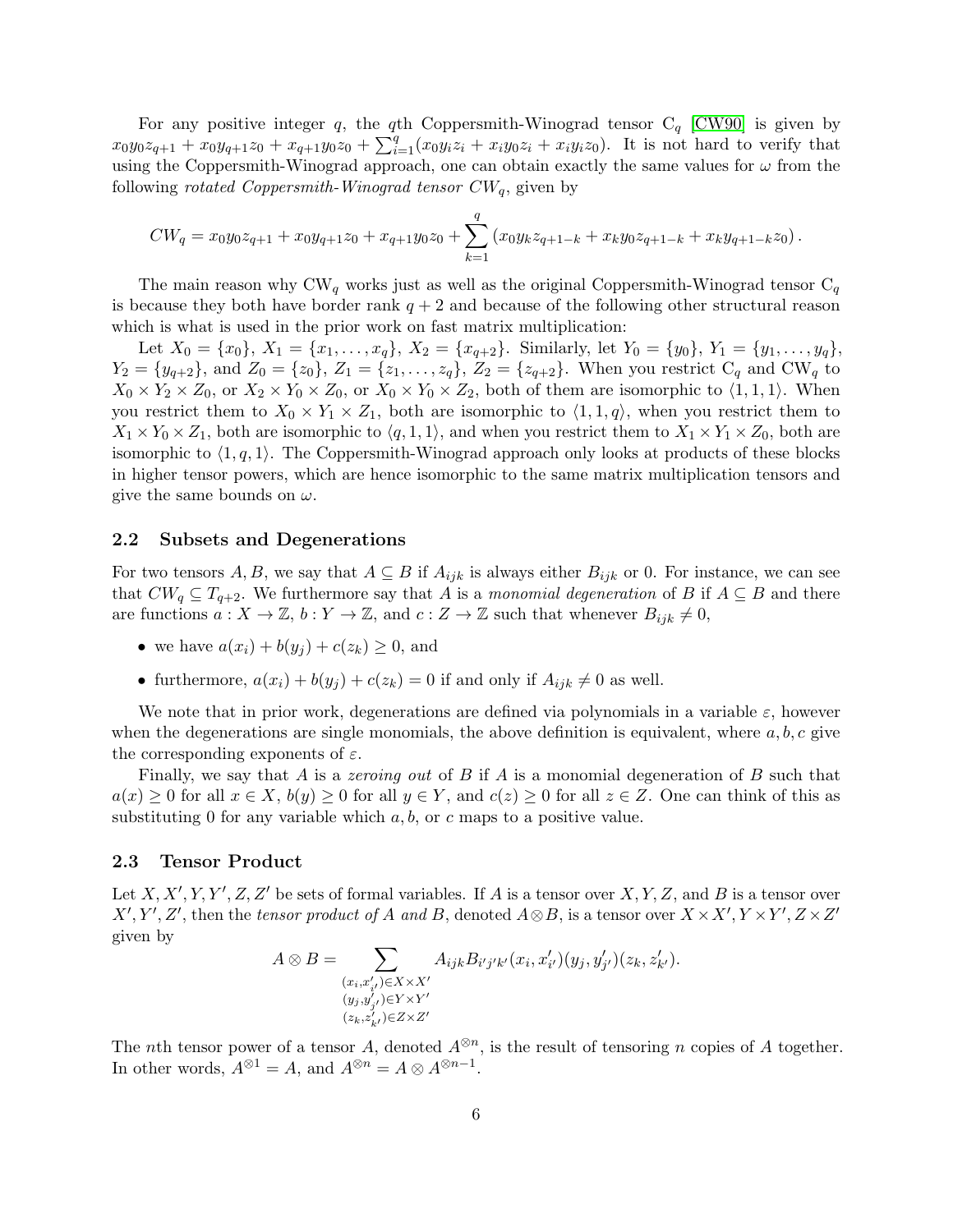Tensor products preserve many key properties of tensors. For instance, if  $A \subseteq C$  and  $B \subseteq D$ , then  $A \otimes B \subseteq C \otimes D$ , and this is also true if subset is replaced by monomial degeneration, or by zeroing out.

For a nonnegative integer k, if A is a tensor over  $X, Y, Z$ , and if  $X_1, \ldots, X_k$  are k disjoint copies of X, and similar for Y and Z, then  $k \odot A$  denotes the (disjoint) sum of k copies of A, one over  $X_i, Y_i, Z_i$  for each  $1 \leq i \leq k$ .

#### 2.4 Independent Triples

Two triples  $(x, y, z), (x', y', z') \in X \times Y \times Z$  are independent if  $x \neq x', y \neq y'$ , and  $z \neq z'$ . A tensor A is independent if, whenever  $A_{ijk} \neq 0$  and  $A_{i'j'k'} \neq 0$ , and  $(i, j, k) \neq (i', j', k')$ , then the triples  $(x_i, y_j, z_k)$  and  $(x_{i'}, y_{j'}, z_{k'})$  are independent.

#### 2.5 Tensor Rank

A tensor T over X, Y, Z is a rank-one tensor if there are coefficients  $a_x$  for each  $x \in X$ ,  $b_y$  for each  $y \in Y$ , and  $c_z$  for each  $z \in Z$  in the underlying field  $\mathbb F$  such that

$$
T = \left(\sum_{x \in X} a_x \cdot x\right) \left(\sum_{y \in Y} b_y \cdot y\right) \left(\sum_{z \in Z} c_z \cdot z\right) = \sum_{(x,y,z) \in X \times Y \times Z} a_x b_y c_z \cdot xyz.
$$

More generally, T is a rank-k tensor if it can be written as the sum of  $k$  rank-one tensors. The rank of T, denoted  $R(T)$ , is the smallest k such that R is a rank-k tensor.

We can generalize this notion slightly to define the border rank of a tensor. We will now allow the  $a_x$ ,  $b_y$ , and  $c_z$  coefficients to be elements of the polynomial ring  $\mathbb{F}[\varepsilon]$  for a formal variable  $\varepsilon$ . We say that T is a border rank-one tensor if there are coefficients  $a_x, b_y, c_z$  in  $\mathbb{F}[\varepsilon]$  and an integer  $h \geq 0$ such that when

<span id="page-7-1"></span>
$$
\left(\sum_{x \in X} a_x \cdot x\right) \left(\sum_{y \in Y} b_y \cdot y\right) \left(\sum_{z \in Z} c_z \cdot z\right) \tag{1}
$$

is expanded as a polynomial in  $\varepsilon$  whose coefficients are tensors over X, Y, Z, then T is the coefficient of  $\varepsilon^h$ , and the coefficient of  $\varepsilon^{h'}$  is 0 for all  $0 \le h' < h$ . Similarly, the border rank  $\underline{R}(T)$  of T is the smallest number of expressions of the form [\(1\)](#page-7-1) whose sum, when written as a polynomial in  $\varepsilon$ , has T as its lowest order coefficient.

It is not hard to see that if A is a monomial degeneration of B, then  $R(B) \leq R(A) \leq R(A)$ .

#### 2.6 Matrix Multiplication Tensor and Algorithms

Now that we have defined tensor rank, we can define  $\omega$  as the infimum over all reals so that  $R(\langle n,n,n \rangle) \leq O(n^{\omega+\varepsilon})$  for all  $\varepsilon > 0$ . Similarly, for any  $\varepsilon \in (0,1)$ , define  $\omega_{\varepsilon}$  to be the smallest real such that an  $n \times n^{\varepsilon}$  matrix can be multiplied by an  $n^{\varepsilon} \times n$  matrix in  $n^{\omega_{\varepsilon}+o(1)}$  time.

We present a useful Lemma that follows from the work of Schönhage, which shows how the tensor rank notions we have been discussing can give bounds on  $\omega_{\varepsilon}$ .

<span id="page-7-0"></span>**Lemma 2.1.** If  $R(f \odot \langle n, n^{\varepsilon}, n \rangle) \leq g$ , then  $\omega_{\varepsilon} \leq \log_n(\lceil g/f \rceil)$ .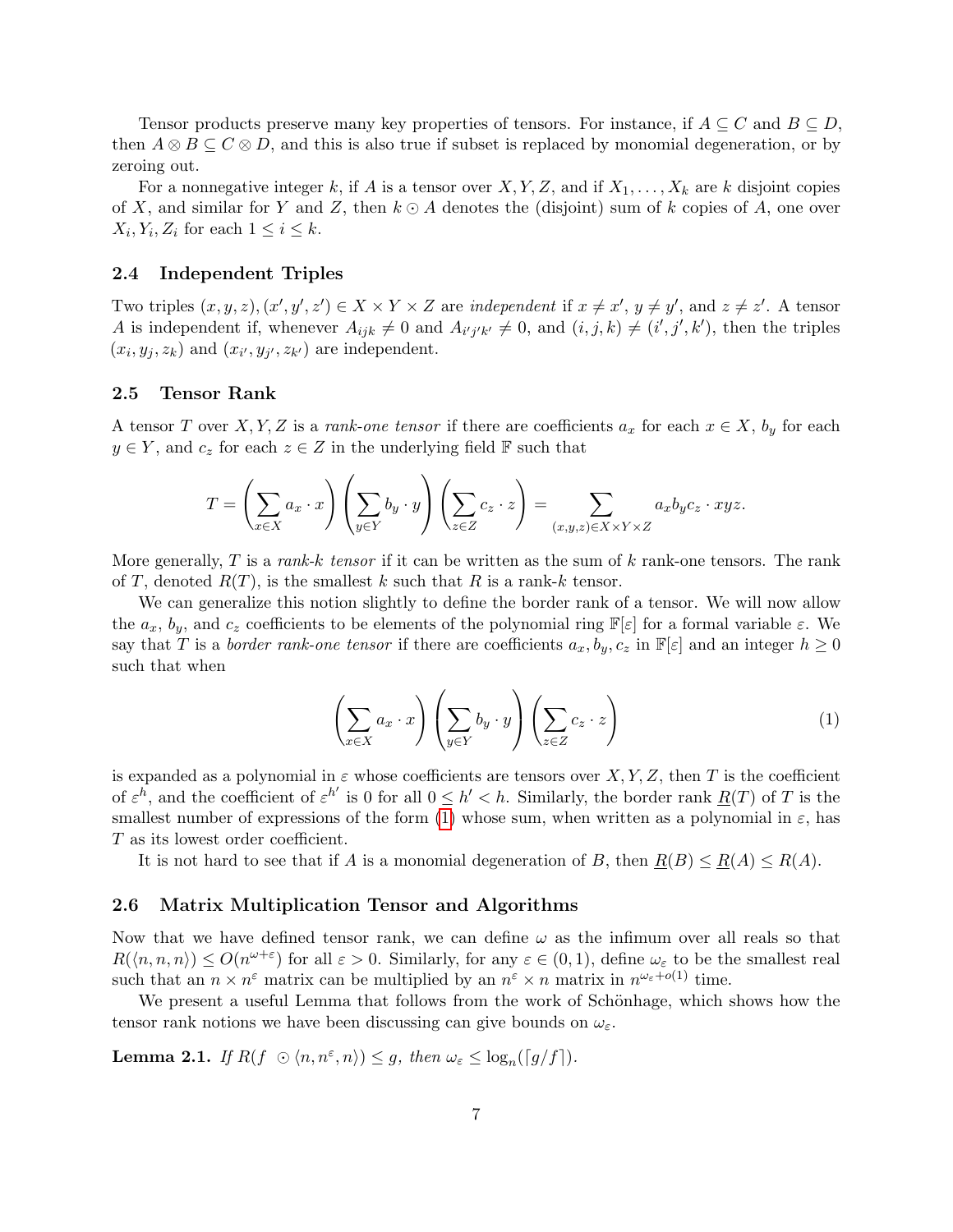*Proof.* By Schönhage [\[Sch81\]](#page-15-4) (see also [Blä13, Lemma 7.7]), we have that  $R(f \odot \langle n, n^{\varepsilon}, n \rangle) \leq g$ implies that for all integers  $s \geq 1$ ,  $R(f \odot \langle n^s, n^{s\epsilon}, n^s \rangle) \leq f[g/f]^s$ . Hence, multiplying an  $n^s \times (n^s)^\epsilon$  by an  $(n/s)^{\varepsilon} \times n^s$  matrix can be done in  $O(f[g/f]^s)$  time. Thus  $\omega_{\varepsilon} \leq \lim_{s \to \infty} \log(f[g/f]^s) / \log(n^s) =$  $\log_n(\lceil g/f\rceil).$ П

We can also define  $\alpha$  as the largest real such that  $R(\langle n,n^{\alpha},n\rangle) \leq n^{2+o(1)}$ . It is known that  $\alpha \in [0.31, 1]$ , and clearly  $\alpha = 1$  if and only if  $\omega = 2$ .

### <span id="page-8-0"></span>3 The mod-p tensor and its degenerations

In this section, we give a rank expression for  $T_p$ , and then a monomial degeneration of  $T_{q+2}$  into  $CW_q$ .

### 3.1 The rank of  $T_p$

Let us consider the tensor  $T_p$  of addition modulo p for any integer  $p \geq 2$ ; recall that in trilinear notation,  $T_p$  is defined as

$$
T_p = \sum_{\substack{i,j,k \in \{0,\dots,p-1\} \\ i+j+k \equiv 0 \pmod{p}}} x_i y_j z_k.
$$

The rank of  $T_p$  is p, as can be seen by the expression below. Let  $w_1, \ldots, w_p \in \mathbb{C}$  be the pth roots of unity, meaning that  $\sum_{i=1}^{p} w_i = 0$ , and that for each i,  $w_i^p = 1$ . Then,

$$
T_p = \frac{1}{p} \sum_{\ell=1}^p \left( \sum_{i=0}^{p-1} w_{\ell}^i x_i \right) \left( \sum_{j=0}^{p-1} w_{\ell}^j y_j \right) \left( \sum_{k=0}^{p-1} w_{\ell}^k z_k \right).
$$

The above gives a rank expression for  $T_q$  over  $\mathbb{C}$ , which is sufficient for the approaches for matrix multiplication algorithms discussed above. That said, one can easily modify it to get an expression over some other fields as well. For instance, suppose  $p + 1$  is an odd prime. Then, we know that  $\sum_{a=1}^{p} a \equiv 0 \pmod{p+1}$ , and that  $a^p \equiv 1 \pmod{p+1}$  for any  $1 \le a \le p$ , so we similarly get the following rank expression over  $GF(p+1)$ :

<span id="page-8-1"></span>
$$
T_p = -\sum_{a=1}^p \left( \sum_{i=0}^{p-1} a^i x_i \right) \left( \sum_{j=0}^{p-1} a^j y_j \right) \left( \sum_{k=0}^{p-1} a^k z_k \right).
$$

### 3.2 Monomial degeneration of  $T_{q+2}$  into  $CW_q$

Here we will show that the rotated CW tensor  $CW_q$  for integer  $q \geq 1$  is a degeneration of  $T_{q+2}$ . Recall that

$$
CW_q = x_0 y_0 z_{q+1} + x_0 y_{q+1} z_0 + x_{q+1} y_0 z_0 + \sum_{k=1}^q (x_0 y_k z_{q+1-k} + x_k y_0 z_{q+1-k} + x_k y_{q+1-k} z_0).
$$
 (2)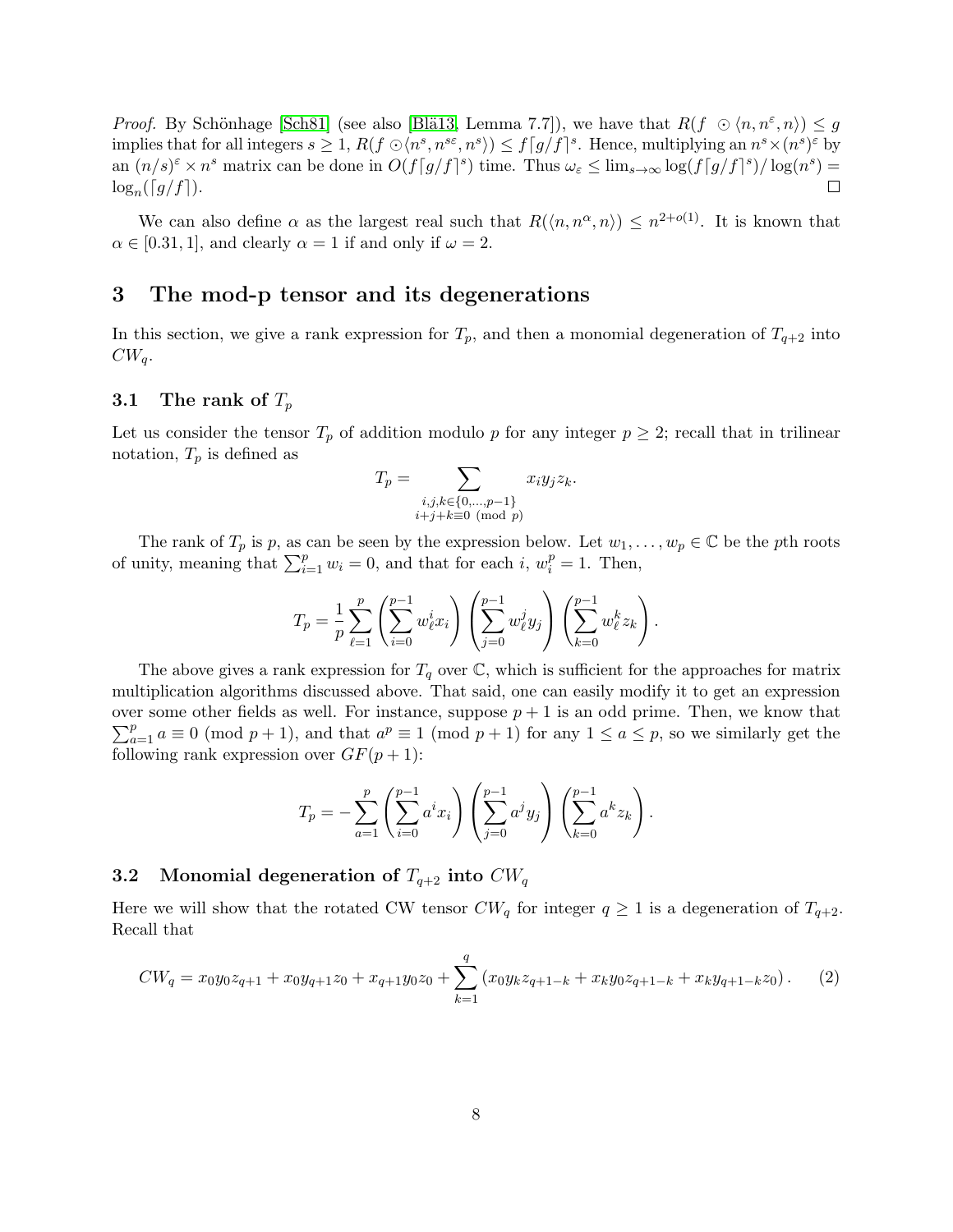For ease of notation, we will change the indexing of the z variables in  $T_{q+2}$  (i.e. rename the variables) from our original definition<sup>[2](#page-9-0)</sup> to write

<span id="page-9-1"></span>
$$
T_{q+2} = \sum_{\substack{i,j,k \in \{0,\ldots,q+1\} \\ i+j+k \equiv q+1 \pmod{q+2}}} x_i y_j z_k.
$$
 (3)

In this form, one can see that  $CW_q$  is the subset of  $T_{q+2}$  consisting of all the terms containing at least one of  $x_0$ ,  $y_0$ , or  $z_0$ . With this in mind, our degeneration of  $T_{q+2}$  is as follows. We will pick:

- $a(x_0) = 0$ ,  $a(x_{q+1}) = 2$ , and  $a(x_i) = 1$  for  $1 \le i \le q$ , similarly,
- $b(y_0) = 0$ ,  $b(y_{q+1}) = 2$ , and  $b(y_j) = 1$  for  $1 \le j \le q$ , and,
- $c(z_0) = -2$ ,  $c(z_{a+1}) = 0$ , and  $c(z_k) = -1$  for  $1 \le k \le q$ .

We need to verify that for every term  $x_i y_i z_k$  in [\(3\)](#page-9-1) we have  $a(x_i) + b(y_i) + c(z_k) \geq 0$ , and moreover that for such  $x_i y_j z_k$ ,  $a(x_i) + b(y_j) + c(z_k) = 0$  if and only if  $x_i y_j z_k$  also appears in [\(2\)](#page-8-1). This is quite straightforward, but we do it here for completeness. Consider any term  $x_i y_j z_k$  in [\(3\)](#page-9-1). We consider three cases based on  $k$ :

- If  $k = 0$ , then our term is of the form  $x_i y_{q+2-i} z_0$  for  $0 \le i \le q+2$ . This term always appears in [\(2\)](#page-8-1) as well, and we can see that we always have  $a(x_i) = 2 - b(y_{q+2-i})$ , and so  $a(x_i) + b(y_{a+2-i}) + c(z_0) = 0.$
- If  $k = q + 1$ , then  $c(z_{q+1}) = 0$ , and we always have  $a, b \geq 0$ , so we definitely have that  $a(x_i) + b(y_i) + c(z_k) \geq 0$ . Moreover, we can only achieve 0 when  $a = b = 0$ , with the term  $x_0y_0z_{q+1}$ , which is the only term with  $z_{q+1}$  which appears in [\(2\)](#page-8-1).
- If  $1 \leq k \leq q$ , then since  $x_0y_0z_k$  is not a term in [\(3\)](#page-9-1), we must have that  $a(x_i) + b(y_i) \geq 1$ , and so  $a(x_i) + b(y_j) + c(z_k) \geq 0$ . Moreover, we only achieve  $a(x_i) + b(y_j) + c(z_k) = 0$  when  $(a, b) = (0, 1)$  or  $(1, 0)$ , which correspond to the terms of the form  $x_0y_kz_{q+1-k}$  or  $x_ky_0z_{q+1-k}$ in [\(2\)](#page-8-1).

### 3.3 Monomial degeneration of  $T_{q+1}$  into Strassen's 1986 tensor.

Strassen's 1986 tensor is defined for any integer  $q \ge 1$  and is given by  $S_q := \sum_{i=1}^q x_0 y_i z_{q+1-i} +$  $x_i y_0 z_{q+1-i}$ .

Similar to before, we will show that  $S_q$  is a degeneration of  $T_{q+1}$ , which we can write as

$$
T_{q+1} = \sum_{\substack{i,j,k \in \{0,\dots,q\} \\ i+j+k \equiv q \pmod{q+1}}} x_i y_j z_k.
$$
 (4)

Our degeneration is as follows:  $a(x_0) = b(x_0) = 0$ ,  $a(x_i) = b(y_i) = 1$  for all  $i \ge 1$ ,  $c(z_q) = 0$  and  $c(z_k) = -1$  for all  $k \geq 1$ . Simple casework shows again that the possible values for  $a(x_i)+b(y_i)+c(z_k)$ are 0, 1, 2, and that 0 is only achieved for the terms in  $S_q$ . Among other things, this degeneration gives a simple proof that the border rank of  $S_q$  is  $q+1$ .

<span id="page-9-0"></span><sup>&</sup>lt;sup>2</sup>For every index  $k \in \{0, 1, \ldots, q+1\}$ , we will rename  $z_k$  to  $z_{k-1 \pmod{q+2}}$ .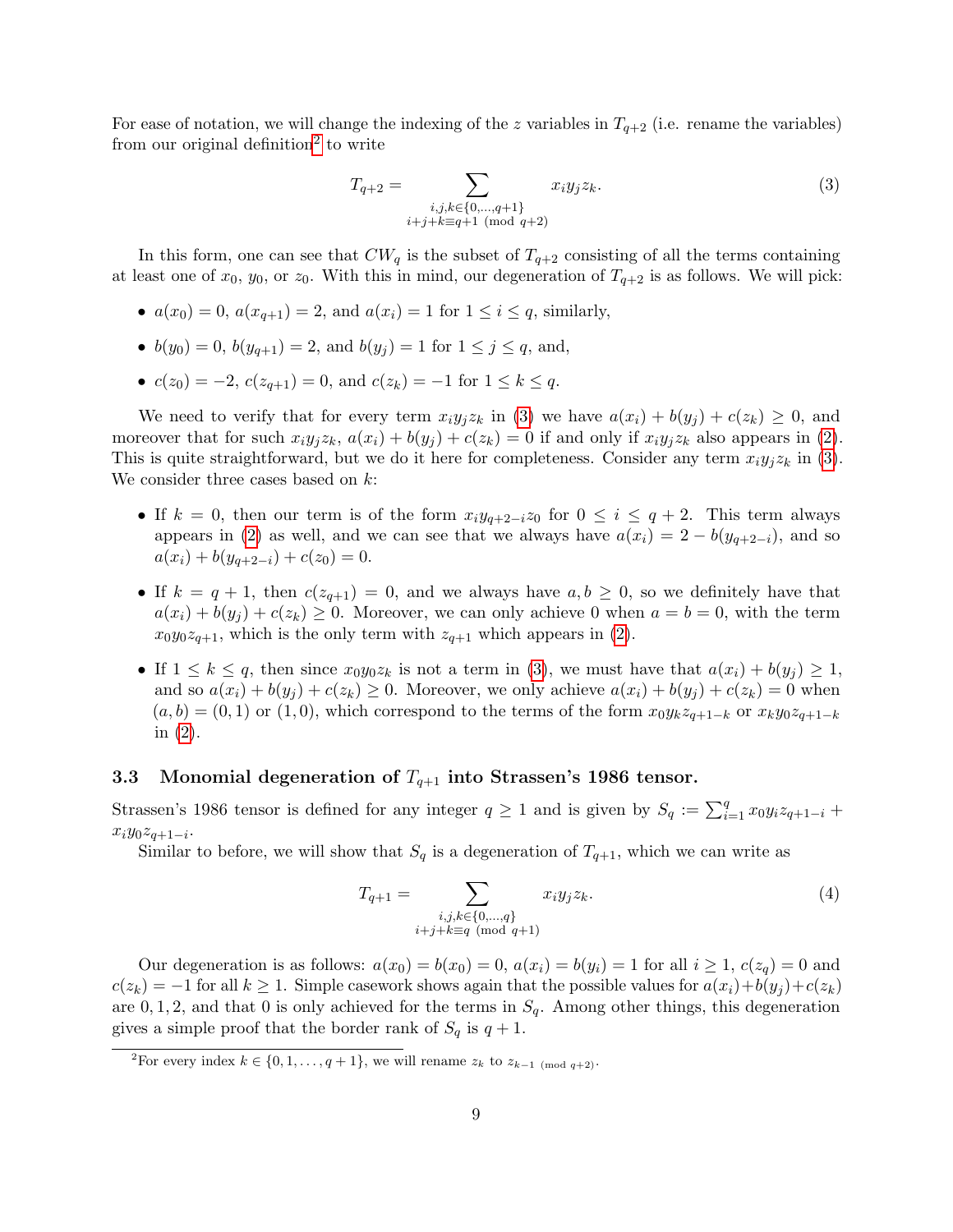Since a monomial degeneration of a rank expression gives a border rank expression, this shows in particular that the border rank of  $CW_q$  is  $q + 2$ . Furthermore, it shows that the best known bounds for  $\omega$  [\[CW90,](#page-14-2) [Wil12,](#page-15-6) [LG14\]](#page-14-4) can be obtained from  $T_7$ . Finally, since we only used monomial degenerations, we will be able to obtain lower bounds on what bounds on  $\omega$  one can achieve via zeroing out powers of the  $CW_q$  tensor.

# <span id="page-10-0"></span>4 Independent Triples in Matrix Multiplication Tensors

In this section we show that there is a zeroing out of any matrix multiplication tensor into a fairly large independent tensor. This strengthens a classic result (see eg. [Bl $\ddot{a}13$ , Lemma 8.6]) that any matrix multiplication tensor has a monomial degeneration into a fairly large independent tensor.

<span id="page-10-1"></span>**Lemma 4.1.** For every positive integer q, and  $\varepsilon \in (0,1]$ , there is a zeroing out of  $\langle q, q^{\varepsilon}, q \rangle^{\otimes n}$  into  $q^{(1+\varepsilon)n-o(n)}$  independent triples.

*Proof.* Recall that  $\langle q, q^{\varepsilon}, q \rangle = \sum_{i=1}^{q} \sum_{j=1}^{q^{\varepsilon}}$  $_{j=1}^{q^{\varepsilon}}\sum_{k=1}^{q}x_{ij}y_{jk}z_{ki}$ . Hence,

$$
\langle q, q^{\varepsilon}, q \rangle^{\otimes n} = \sum_{\vec{i}, \vec{k} \in [q]^n, \ \vec{j} \in [q^{\varepsilon}]^n} x_{\vec{i}\vec{j}} y_{\vec{j}\vec{k}} z_{\vec{k}\vec{i}}.
$$

We will zero out variables in three phases, and after the third phase we will have a sufficiently large independent tensor as desired.

#### 4.1 Phase one

For vectors  $\vec{i}, \vec{k} \in [q]^n$ , and values  $a, b \in [q]$ , let  $t_{ab}(\vec{i}\vec{k})$  denote the number of  $1 \leq \alpha \leq n$  such that  $\vec{i}_{\alpha} = a$  and  $\vec{k}_{\alpha} = b$ . We say that  $\vec{i}\vec{k}$  is balanced if, for all  $a, b, c, d \in [q]$ , we have  $t_{ab}(\vec{i}\vec{k}) = t_{cd}(\vec{i}\vec{k})$ . We similarly say that  $\vec{ij}$  is balanced if  $t_{ab}(\vec{ij}) = t_{cd}(\vec{ij})$  for every  $a, c \in [q]$  and  $b, d \in [q^{\varepsilon}]$ , and say that  $\vec{jk}$ is balanced similarly. In the first phase, we zero out every variable  $x_{\vec{i}\vec{j}}$  such that  $\vec{i}\vec{j}$  is not balanced. We similarly zero out  $y_{\vec{j}\vec{k}}$  such that  $\vec{j}\vec{k}$  is not balanced, and  $z_{\vec{k}i}$  such that  $\vec{k}i$  is not balanced.

Note that if  $\vec{i}\vec{k}$  is balanced, then for each  $a, b \in [q]$ , we have  $(\vec{i}_{\alpha}, \vec{k}_{\alpha}) = (a, b)$  for exactly  $n/q^2$ choices of  $\alpha \in [n]$ . Hence, the number of choices of  $\vec{i}, \vec{k} \in [q]^n$  such that  $\vec{i}\vec{k}$  is balanced is exactly  $L_2 := \left(\frac{n}{q^2}, \frac{n}{q^2}, \dots, \frac{n}{q^2}\right) = q^{2n - o(n)}$ . If  $\tilde{i}\tilde{k}$  is balanced, then notice that the number  $K_{\varepsilon}$  of choices of  $\vec{j} \in [q^{\varepsilon}]^n$  such that  $\vec{i}\vec{j}$  and  $\vec{j}\vec{k}$  are also balanced is independent of what  $\vec{i}$  and  $\vec{k}$  are, and satisfies  $K_{\varepsilon} = q^{O(n)}.$ 

Similarly, the number of choices of  $\vec{i} \in [q]^n$  and  $\vec{j} \in [q^{\varepsilon}]^n$  such that  $\vec{ij}$  is balanced is  $L_{1+\varepsilon} :=$  $\left(\frac{n}{q^{1+\varepsilon}}, \frac{n}{q^{1+\varepsilon}}, \ldots, \frac{n}{q^{1+\varepsilon}}\right) = q^{(1+\varepsilon)n-o(n)}$ . Moreover, when  $\overrightarrow{ij}$  is balanced, the number  $K_1$  of choices of  $\vec{k}$ such that  $\vec{i}\vec{k}$  and  $\vec{j}\vec{k}$  are balanced satisfies  $K_1 = q^{O(n)}$ . Note that  $L_2K_\varepsilon = L_{1+\varepsilon}K_1$ , since both count the number of triples remaining after phase one, and in particular,  $K_1 \geq K_{\varepsilon}$ .

#### 4.2 Phase two

Let M be an odd prime number to be determined. Pick  $w_0, w_1, \ldots, w_n \in [M]$  independently and uniformly at random, then define the hash functions  $h_X : X \to [M], h_Y : Y \to [M]$ , and  $h_Z: Z \to [M], \text{ by:}$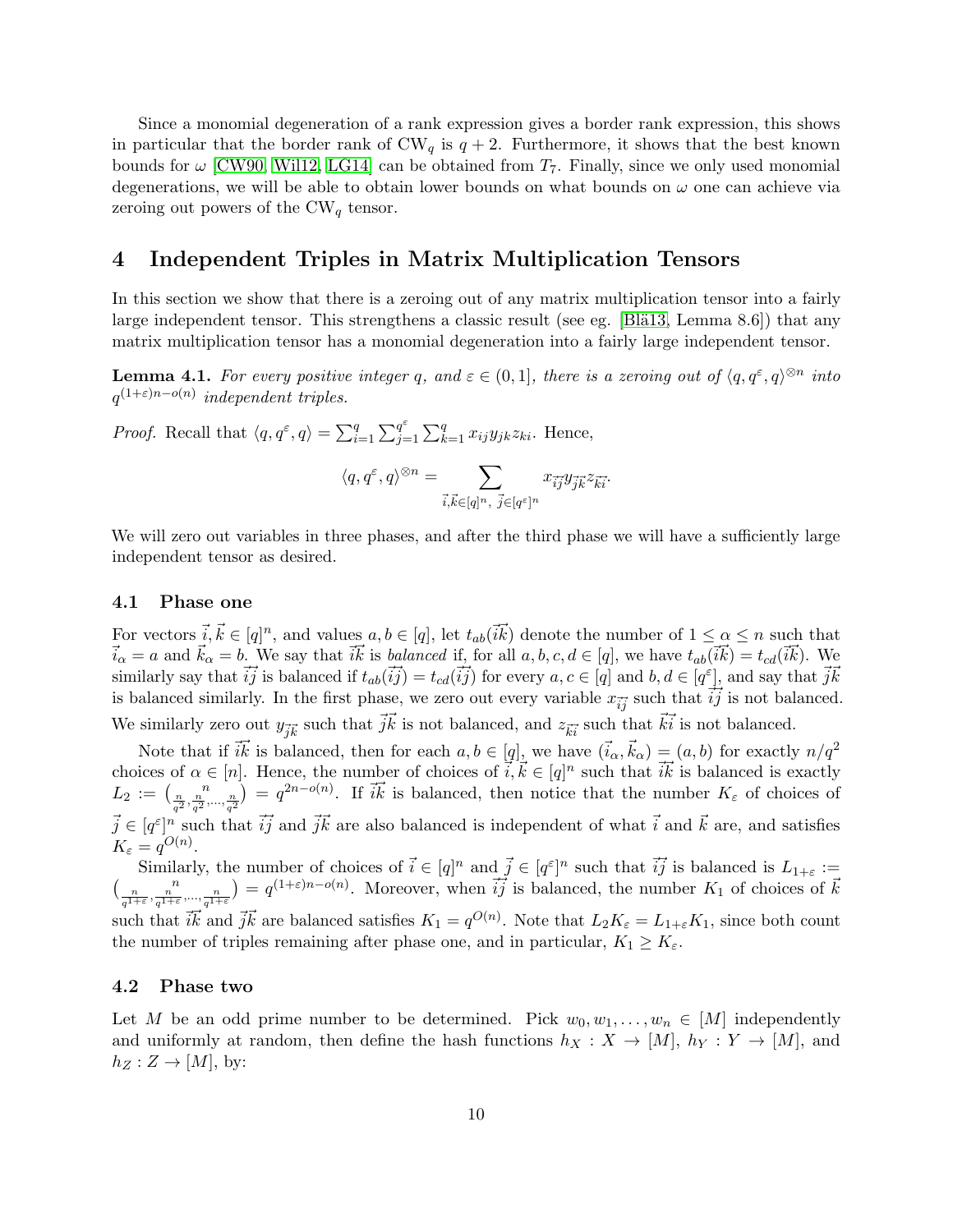$$
h_X(x_{\vec{ij}}) = 2\sum_{\alpha=1}^n w_\alpha \cdot (\vec{i}_\alpha - \vec{j}_\alpha) \pmod{M},
$$
  

$$
h_Y(y_{\vec{j}\vec{k}}) = 2w_0 + 2\sum_{\alpha=1}^n w_\alpha \cdot (\vec{j}_\alpha - \vec{k}_\alpha) \pmod{M},
$$
  

$$
h_Z(z_{\vec{k}\vec{i}}) = w_0 + \sum_{\alpha=1}^n w_\alpha \cdot (\vec{i}_\alpha - \vec{k}_\alpha) \pmod{M}.
$$

Notice that, for every choice of  $\vec{i}, \vec{j}, \vec{k} \in [q]^n$ , we have that  $h_X(x_{\vec{ij}}) + h_Y(y_{\vec{j}\vec{k}}) = 2h_Z(z_{\vec{k}\vec{i}}) \pmod{M}$ . Now, let  $H \subseteq [M]$  be a subset of size  $|H| \geq M^{1-o(1)}$  which does not contain any nontrivial three-term arithmetic progressions mod M; in other words, if  $a, b, c \in H$  such that  $a + b = 2c \pmod{M}$ , then  $a = b = c$ . Such a set is constructed by Salem and Spencer [\[SS42\]](#page-15-11). In the second phase, we zero out all  $x_{\vec{ij}}$  such that  $h_X(x_{\vec{ij}}) \notin H$ , and similarly for the y and z variables. As a result, every term  $x_{\vec{i}\vec{j}}y_{\vec{j}\vec{k}}z_{\vec{k}i}$  remaining in our tensor satisfies:

•  $\vec{i}$ ,  $\vec{j}$ ,  $\vec{k}$ , and  $\vec{k}$  are balanced, and

• 
$$
h_X(x_{\overrightarrow{ij}}) = h_Y(y_{\overrightarrow{jk}}) = h_Z(z_{\overrightarrow{ki}}).
$$

#### 4.3 Phase three

In the third phase we zero out some remaining variables to ensure that our resulting tensor is independent. First, however, we will compute some expected values.

For  $h \in H$ , let  $S_h$  be the set of terms  $x_{\vec{i}\vec{j}}y_{\vec{j}\vec{k}}z_{\vec{k}\vec{i}}$  remaining in our tensor after stage two such that  $h_X(x_{\vec{i}\vec{j}}) = h_Y(y_{\vec{j}\vec{k}}) = h_Z(z_{\vec{k}\vec{i}}) = h$ . For a given term  $x_{\vec{i}\vec{j}}y_{\vec{j}\vec{k}}z_{\vec{k}\vec{i}}$  which was not zeroed out in phase one, it will be in  $S_h$  whenever  $h_X(x_{\vec{i}\vec{j}}) = h$  and  $h_Y(y_{\vec{j}\vec{k}}) = h$ , since in that case we must also have that  $h_Z(z_{\vec{k}i}) = h$  as the three are in arithmetic progression. For a fixed choice of  $\vec{i}, \vec{j}, \vec{k}$  such that  $\vec{ij}$ and  $\vec{j}\vec{k}$  are balanced, we can see that  $h_X(x_{\vec{i}\vec{j}})$  and  $h_Y(y_{\vec{j}\vec{k}})$  are independent and uniformly random elements of [M] (the randomness is over choosing the  $w_\alpha$  values). Hence, this term will be in  $S_h$ with probability  $1/M^2$ , and so  $\mathbb{E}[|S_h|] = L_{1+\varepsilon} \cdot K_1/M^2$ .

Next, for  $h \in H$ , let  $P_h$  be the set of pairs of terms  $(x_{\vec{i}\vec{j}}y_{\vec{j}\vec{k}}z_{\vec{k}\vec{i}}, x_{\vec{i}\vec{j'}}y_{\vec{j'}\vec{k'}}z_{\vec{k'}\vec{i'}})$  such that both terms are in  $S_h$ , and  $\vec{i} = \vec{i}'$  and  $\vec{j} = \vec{j}'$ , meaning they share the same x variable. Again, there are  $L_{1+\varepsilon}$ choices for  $\vec{i}$  and  $\vec{j}$ , then  $K_1$  choices each for  $\vec{k}$  and  $\vec{k}'$ , and similar to before, such a choice of  $\vec{i}, \vec{j}, \vec{k}, \vec{k}'$ will be put in  $P_h$  with probability  $1/M^3$ . Hence,  $\mathbb{E}[|P_h|] \leq L_{1+\varepsilon} \cdot K_1^2/M^3$ . Similar calculations hold if we instead look at pairs  $Q_h$  which share a y variable, showing that  $\mathbb{E}[|Q_h|] \leq L_{1+\varepsilon} \cdot K_1^2/M^3$ , or pairs  $R_h$  which share a z variable, showing that  $\mathbb{E}[|R_h|] \leq L_2 \cdot K_\varepsilon^2 / M^3 \leq L_{1+\varepsilon} \cdot K_1^2 / M^3$ .

We now do our final zeroing out. If there are any distinct terms  $x_{\vec{i}\vec{j}}y_{\vec{j}\vec{k}}z_{\vec{k}\vec{i}}$  and  $x_{\vec{i}'\vec{j}'}y_{\vec{j}'\vec{k}}z_{\vec{k}'\vec{i}'}$ remaining in our tensor such that  $\vec{i} = \vec{i}'$  and  $\vec{j} = \vec{j}'$ , then we zero out  $x_{\vec{ij}}$ . We similarly zero out any variables  $y_{\vec{jk}}$  or  $z_{\vec{ki}}$  which appear in multiple terms. As a result, our final tensor is definitely independent.

It remains to show that it has enough terms remaining. Since each pair of terms left from phase two which share a variable is removed in phase three, we see that the number of terms remaining is at least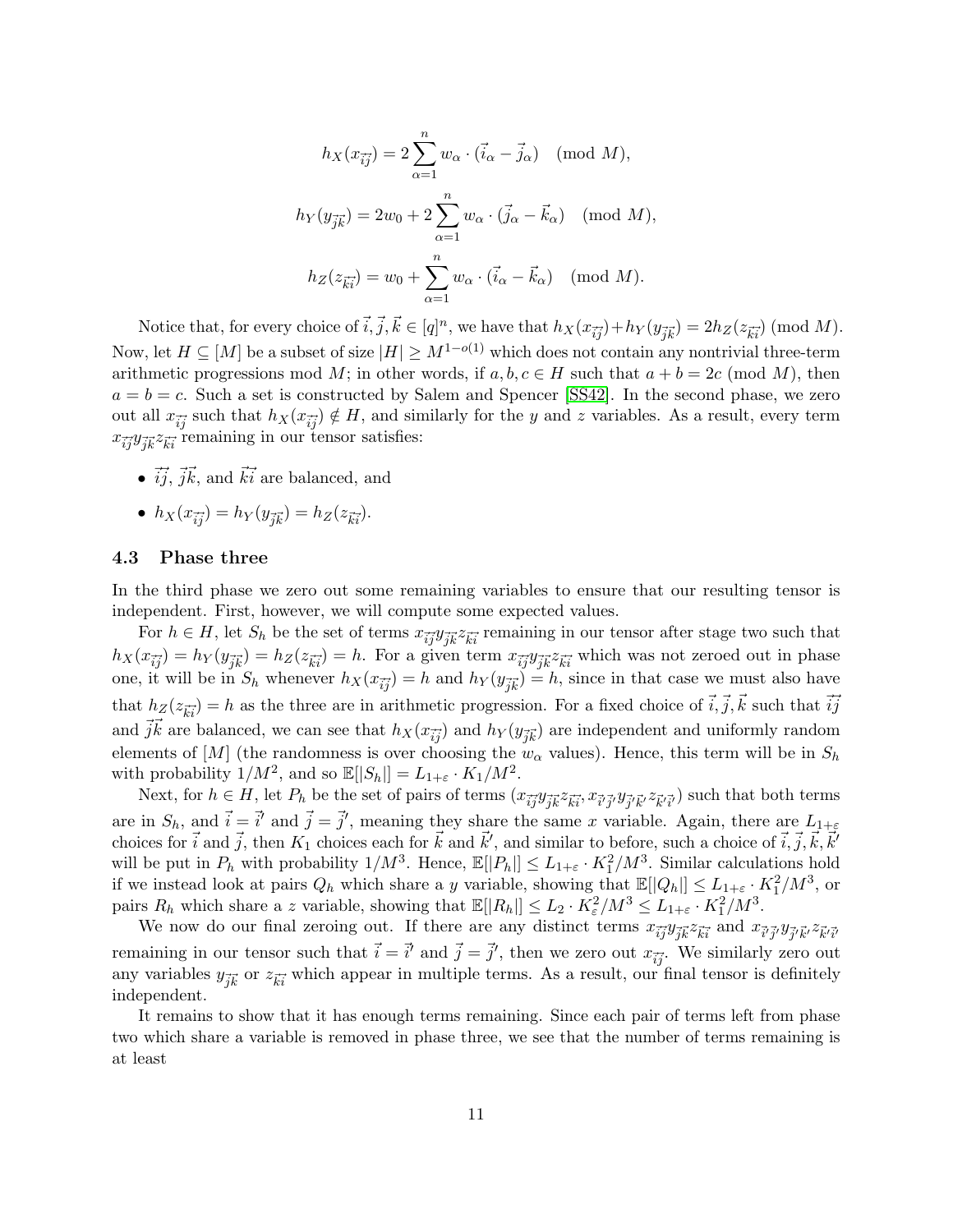$$
\sum_{h \in H} |S_h| - 2|P_h| - 2|Q_h| - 2|R_h|.
$$

Let us pick M to be an odd prime number in the range  $[12K_1, 24K_1]$ . Hence, using our expected value calculations from before, we see that the expected number of remaining terms is at least

$$
|H| \cdot \left(\frac{L_{1+\varepsilon}K_1}{M^2} - 6\frac{L_{1+\varepsilon}K_1^2}{M^3}\right) = \frac{|H|L_{1+\varepsilon}K_1}{M^2} \left(1 - 6\frac{K_1}{M}\right) \ge \frac{M^{1-o(1)}L_{1+\varepsilon}K_1}{M^2} \left(1 - 6\frac{1}{12}\right)
$$

$$
\ge \frac{L_{1+\varepsilon}}{K_1^{o(1)}} \ge q^{(1+\varepsilon)n-o(n)},
$$

where the last step follows since  $L_{1+\varepsilon} = q^{(1+\varepsilon)n - o(n)}$  and  $K_1 = q^{O(n)}$ . By the probabilistic method, there is a choice of hash functions which achieves this expected number of independent triples, as desired.  $\Box$ 

# <span id="page-12-0"></span>5 Monomial Degenerations

<span id="page-12-1"></span>**Lemma 5.1.** Suppose A and B are two tensors over  $X, Y, Z$  such that A is a monomial degeneration of B. Further suppose that  $A^{\otimes n}$  has zeroing out into  $f(n)$  independent triples. Then,  $B^{\otimes n}$  has a zeroing out into  $\Omega(f(n)/n^2)$  independent triples.

*Proof.* Let  $a: X \to \mathbb{Z}$ ,  $b: Y \to \mathbb{Z}$ , and  $c: Z \to \mathbb{Z}$  be the functions for the monomial degeneration such that

- $a(x_i) + b(y_i) + c(z_k) \geq 0$  for all  $x_i y_i z_k \in B$ , and
- furthermore  $a(x_i) + b(y_i) + c(z_k) = 0$  if and only if  $x_i y_j z_k \in A$ .

Let  $a^- := \min_{x \in X} a(x)$  and  $a^+ := \max_{x \in X} a(x)$ , and define  $b^-$ ,  $b^+$ ,  $c^-$ , and  $c^+$  similarly. Now,  $B^{\otimes n}$ is a tensor over  $X^n, Y^n, Z^n$ . Define  $a^n : X^n \to \mathbb{Z}$ , by  $a^n(x_{i_1}, \ldots, x_{i_n}) = \sum_{\alpha=1}^n a(x_{i_\alpha})$ , and define  $b^n: Y^n \to \mathbb{Z}$  and  $c^n: Z^n \to \mathbb{Z}$  similarly. It follows that

- $a^n(x_{i_1},...,x_{i_n})+b^n(y_{j_1},...,y_{j_n})+c^n(z_{k_1},...,z_{k_n})\geq 0$  for all  $x_{i_1}\cdots x_{i_n}y_{j_1}\cdots y_{j_n}z_{k_1}\cdots z_{k_n}\in$  $B^{\otimes n}$ , and
- furthermore  $a^n(x_{i_1},...,x_{i_n}) + b^n(y_{j_1},...,y_{j_n}) + c^n(z_{k_1},...,z_{k_n}) = 0$  if and only if  $x_{i_1}\cdots x_{i_n}y_{j_1}\cdots y_{j_n}z_{k_1}\cdots z_{k_n}\in A^{\otimes n}.$

The range of  $a^n$  is integers in  $[a^-n, a^+n]$ . For each integer p in that range, let  $X_p^n$  be the set of  $x_{i_1}\cdots x_{i_n}\in X^n$  such that  $a^n(x_{i_1}\cdots x_{i_n})=p$ . Define  $Y_q^n$  for integers  $q\in[b^-n,b^+n]$ , and  $Z_r^n$  for integers  $r \in [c^{\text{-}} n, c^{\text{+}} n]$ , similarly. Now, for  $(p, q, r) \in [a^{\text{-}} n, a^{\text{+}} n] \times [b^{\text{-}} n, b^{\text{+}} n] \times [c^{\text{-}} n, c^{\text{+}} n]$ , let  $B_{p,q,r}^{\otimes n}$ be the tensor one gets from  $B^{\otimes n}$  by zeroing out all the  $X^n$  variables not in  $X_p^n$ , all the  $Y^n$  variables not in  $Y_q^n$ , and all the  $Z^n$  variables not in  $Z_r^n$ . Then, letting W be the set of triples of integers in  $[a^-n, a^+n] \times [b^-n, b^+n] \times [c^-n, c^+n]$ , we see that

$$
A^{\otimes n} = \sum_{(p,q,r)\in W|p+q+r=0} B^{\otimes n}_{p,q,r},
$$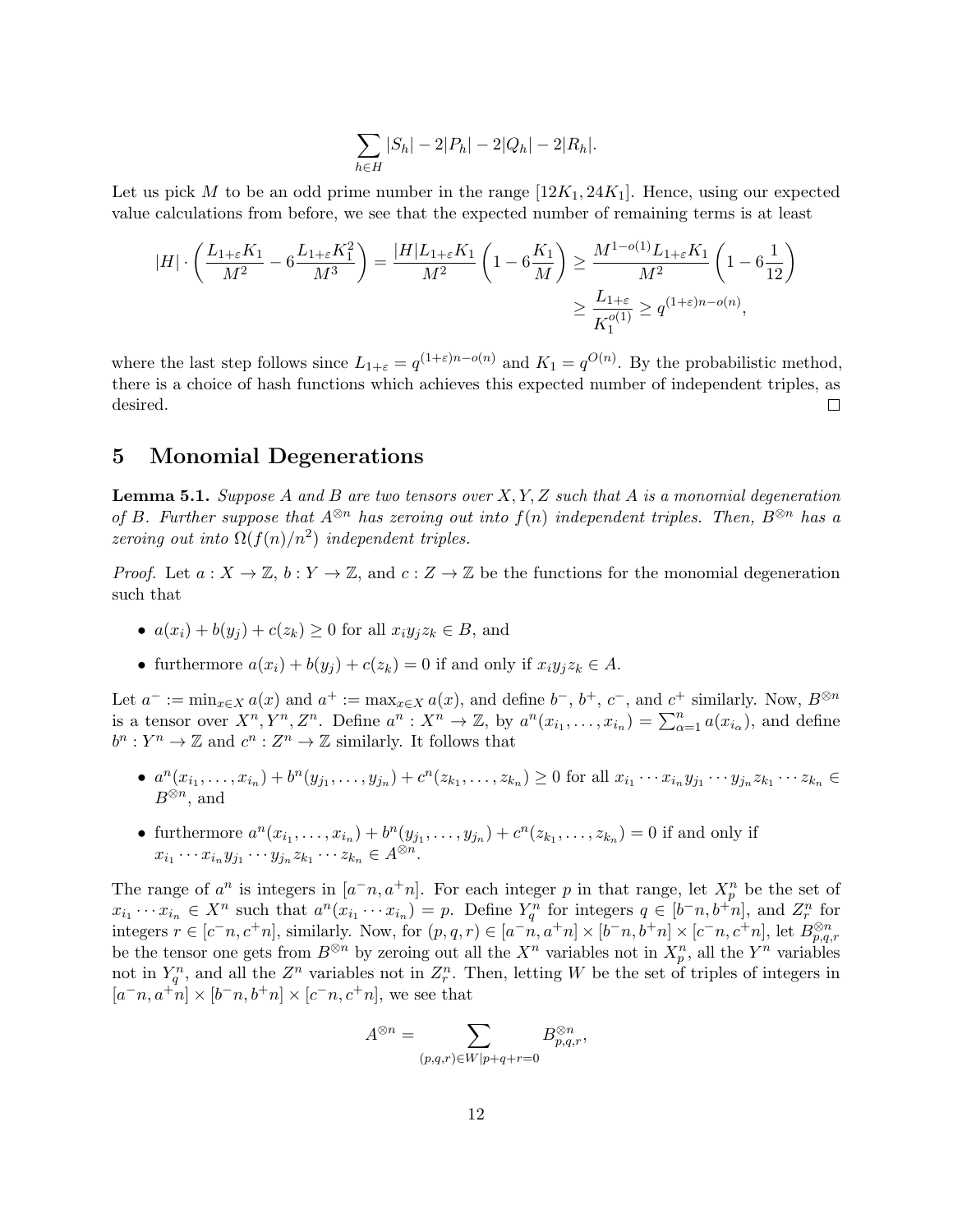and each term of  $A^{\otimes n}$  appears in exactly one of the summands. Now, let  $A^{\otimes n}$  be the zeroing out of  $A^{\otimes n}$  into  $f(n)$  independent triples. Let  $B_{p,q,r}^{\otimes n'}$  be the zeroing out of  $B_{p,q,r}^{\otimes n}$  in which we zero out those same variables. Hence,

$$
A^{\otimes n\prime} = \sum_{(p,q,r)\in W|p+q+r=0} B^{\otimes n\prime}_{p,q,r},
$$

where the sum is hence a disjoint sum of independent triples. The number of terms on the right is  $O(n^2)$ , and so at least one of the terms on the right must have size at least  $|A^{\otimes n'}|/O(n^2)$  $\Omega(f(n)/n^2)$ , as desired. П

# <span id="page-13-1"></span>6 Main Theorem

In this section, we will combine our results above with the bounds on the sizes of tri-colored sum-free sets from past work in order to prove our main theorem. Recall the definition of  $\gamma_p$  from Section [1.4,](#page-3-2) and define  $c_p := e^{\gamma_p}$ .

<span id="page-13-0"></span>**Theorem 6.1.** Let  $\varepsilon \in (0,1]$ . Let T be a tensor that is a monomial degeneration of  $T_p$  and suppose that  $T^{\otimes N}$  can be zeroed out into  $F \odot \langle G, G^{\varepsilon}, G \rangle$ , giving a bound  $\omega_{\varepsilon} \leq \omega_{\varepsilon}'$  where  $G^{\omega_{\varepsilon}'} = \lceil p^{\tilde{N}}/F \rceil$ . Then  $\omega_{\varepsilon}' \geq (1+\varepsilon) \log_{c_p} p$ .

*Proof.* Let  $g = G^{1/N}$  so that  $G = g^N$ , and let  $f = F^{1/N}$  so that  $F = f^N$ . Since  $T^{\otimes N}$  can be zeroed out into  $F \n\odot \langle G, G^{\varepsilon}, G \rangle$ , via Lemma [4.1,](#page-10-1)  $T^{\otimes N}$  can be zeroed out into  $f^{N} \cdot g^{(1+\varepsilon)N-o(N)}$  independent triples. Due to Lemma [5.1](#page-12-1) this means that  $T_p^{\otimes N}$  can also be zeroed out into  $D = f^N \cdot g^{(1+\varepsilon)N - o(N)}/N^2$ independent triples.

Now, let  $S = \{(a_1, b_1, c_1), \ldots, (a_D, b_D, c_D)\}\$ be the indices of the D independent triples obtained from  $T_p^{\otimes N}$ . Because they are obtained by zeroing out  $T_p^{\otimes N}$ , for every i,  $a_i + b_i + c_i \equiv 0$  in  $Z_p^N$ . Now suppose that for some  $i, j, k, a_i + b_j + c_k \equiv 0$  in  $Z_p^N$ . If  $i, j, k$  are not all the same, then  $(a_i, b_j, c_k)$ cannot be in S as the triples in S are independent. However, the only way for a triple of  $T_p^{\times N}$  to be removed is if  $X_{a_i}$  or  $Y_{b_j}$  or  $Z_{c_k}$  is set to zero. Suppose that  $X_{a_i}$  is set to 0 (the other two cases are symmetric). Then there can be no triple in S sharing  $a_i$  as its first index. Thus in fact S forms a tri-colored sum-free set. Hence  $D \leq c_p^N$ .

From our earlier bound on D we get that  $f^N \cdot g^{(1+\varepsilon)N-o(N)}/N^2 \leq c_p^N$ , and taking the Nth root of both sides yields  $fq^{1+\varepsilon-o(1)}/N^{2/N} \leq c_p$ .

Recall that  $G^{\omega'_{\varepsilon}} = \lceil p^N/F \rceil$ , so that  $g = (\lceil p/f \rceil)^{1/\omega'_{\varepsilon}}$ . Plugging in above, we get that  $f(\lceil p/f \rceil)^{(1+\varepsilon)/\omega'_{\varepsilon}-o(1)} \le$  $c_p$ . Hence,  $f^{1-(1+\varepsilon)/\omega'_\varepsilon+o(1)}p^{(1+\varepsilon)/\omega'_\varepsilon-o(1)} \leq c_p$ . Since  $\omega'_\varepsilon \geq (1+\varepsilon)$ , we have that  $f^{1-(1+\varepsilon)/\omega'_\varepsilon+o(1)} \geq 1$ . We obtain that  $(1+\varepsilon)/\omega_{\varepsilon}' \le \log_p c_p + o(1)$  and

$$
\omega_{\varepsilon}' \ge (1 + \varepsilon - o(1)) \log_{c_p} p.
$$

 $\Box$ 

As a corollary we obtain the following upper bound on what  $\alpha$  can be achieved by zeroing out.

**Corollary 6.1.** Let T be a tensor that is a monomial degeneration of  $T_p$ . If one can prove  $\alpha \leq \alpha'$ using the zeroing-out approach then,  $\alpha' \leq \frac{2}{\log n}$  $\frac{2}{\log_{cp} p}-1$  .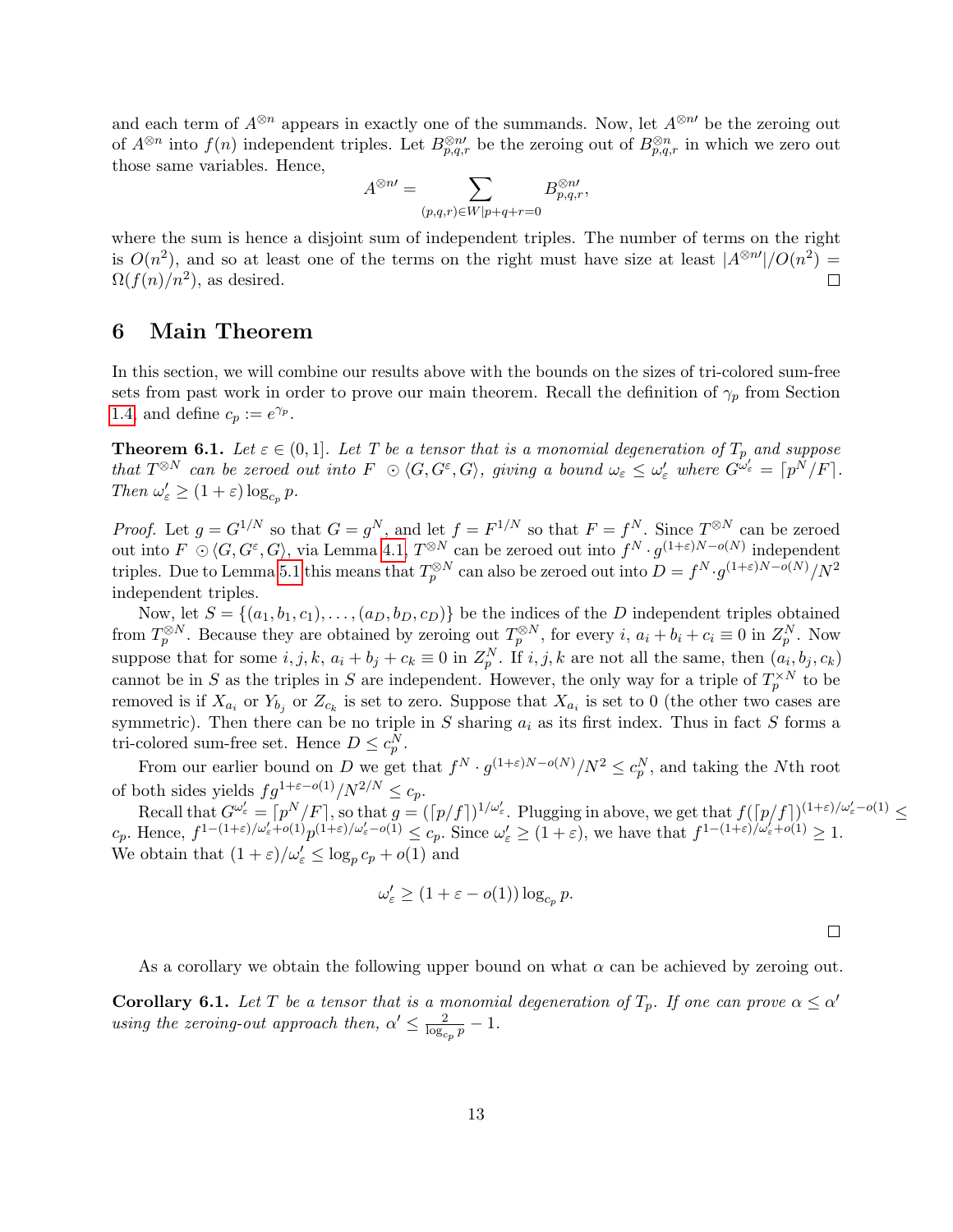# References

- <span id="page-14-13"></span>[AFLG15] Andris Ambainis, Yuval Filmus, and François Le Gall. Fast matrix multiplication: limitations of the coppersmith-winograd method. In STOC, pages 585–593, 2015.
- <span id="page-14-12"></span>[BCC+17] Jonah Blasiak, Thomas Church, Henry Cohn, Joshua A Grochow, Eric Naslund, William F Sawin, and Chris Umans. On cap sets and the group-theoretic approach to matrix multiplication. Discrete Analysis, 2017(3):1–27, 2017.
- <span id="page-14-0"></span>[BCRL79] D. Bini, M. Capovani, F. Romani, and G. Lotti.  $O(n^{2.7799})$  complexity for  $n \times n$ approximate matrix multiplication. Inf. Process. Lett., 8(5):234–235, 1979.
- <span id="page-14-9"></span>[Blä13] Markus Bläser. Fast matrix multiplication. Theory of Computing, Graduate Surveys, 5:1–60, 2013.
- <span id="page-14-15"></span>[CKSU05] Henry Cohn, Robert Kleinberg, Balazs Szegedy, and Christopher Umans. Group-theoretic algorithms for matrix multiplication. In FOCS, pages 379–388, 2005.
- <span id="page-14-16"></span>[Coh17] Henry Cohn. personal communication, 2017.
- <span id="page-14-5"></span>[Cop97] Don Coppersmith. Rectangular matrix multiplication revisited. Journal of Complexity, 13(1):42–49, 1997.
- <span id="page-14-14"></span>[CU03] Henry Cohn and Christopher Umans. A group-theoretic approach to fast matrix multiplication. In FOCS, pages 438–449, 2003.
- <span id="page-14-1"></span>[CW81] D. Coppersmith and S. Winograd. On the asymptotic complexity of matrix multiplication. In SFCS, pages 82–90, 1981.
- <span id="page-14-2"></span>[CW90] Don Coppersmith and Shmuel Winograd. Matrix multiplication via arithmetic progressions. Journal of symbolic computation, 9(3):251–280, 1990.
- <span id="page-14-3"></span>[DS13] A.M. Davie and A. J. Stothers. Improved bound for complexity of matrix multiplication. Proceedings of the Royal Society of Edinburgh, Section: A Mathematics, 143:351–369, 4 2013.
- <span id="page-14-10"></span>[EG17] Jordan S Ellenberg and Dion Gijswijt. On large subsets of  $\mathbb{F}_q^n$  with no three-term arithmetic progression. Annals of Mathematics, 185(1):339–343, 2017.
- <span id="page-14-7"></span>[GU17] François Le Gall and Florent Urrutia. Improved rectangular matrix multiplication using powers of the coppersmith-winograd tensor. arXiv preprint arXiv:1708.05622, 2017.
- <span id="page-14-11"></span>[KSS16] Robert Kleinberg, William F Sawin, and David E Speyer. The growth rate of tri-colored sum-free sets. arXiv preprint arXiv:1607.00047, 2016.
- <span id="page-14-6"></span>[LG12] François Le Gall. Faster algorithms for rectangular matrix multiplication. In FOCS, pages 514–523, 2012.
- <span id="page-14-4"></span>[LG14] François Le Gall. Powers of tensors and fast matrix multiplication. In *ISSAC*, pages 296–303, 2014.
- <span id="page-14-8"></span>[Mic14] Mateusz Michalek. personal communication, 2014.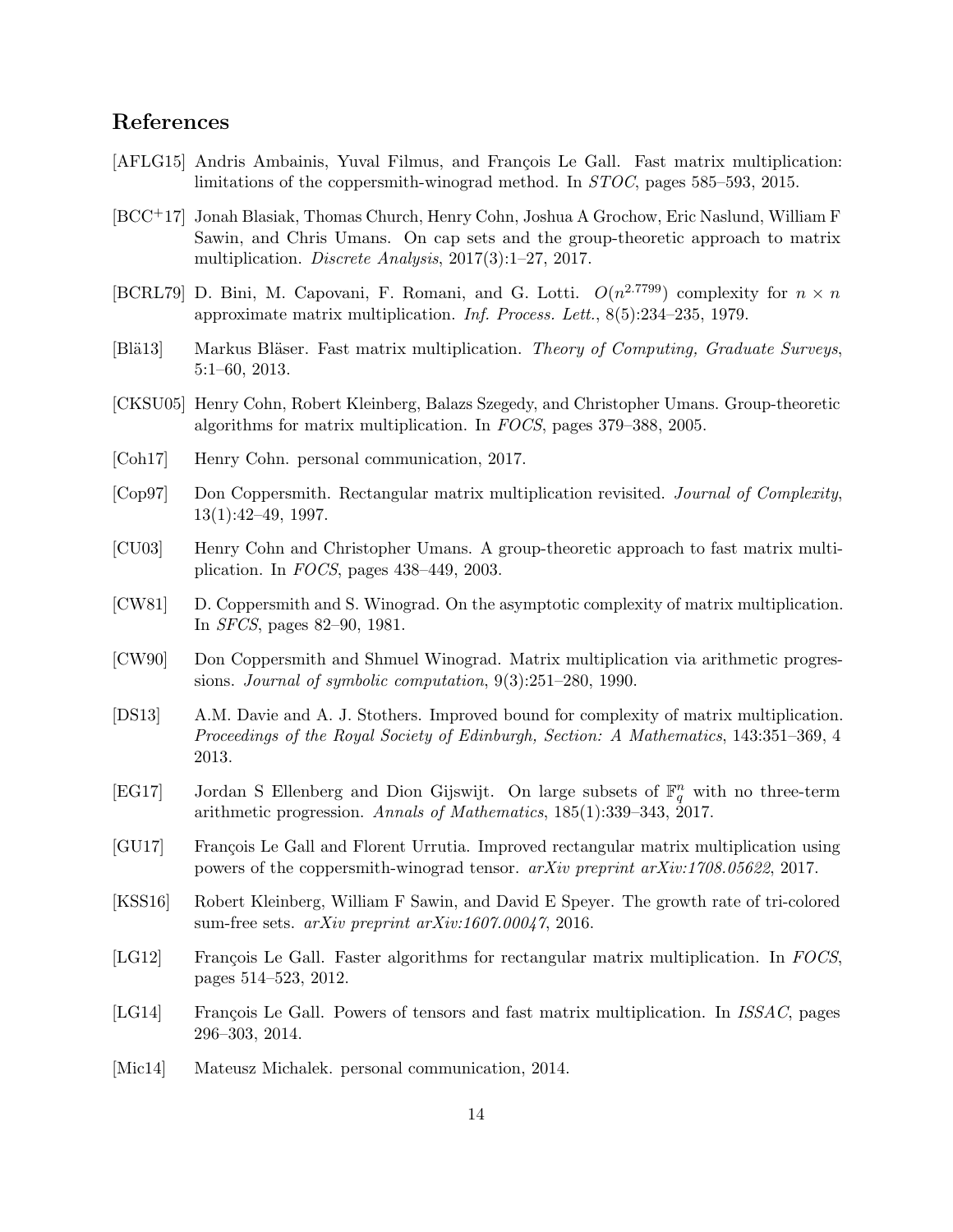- <span id="page-15-9"></span>[Nor16] Sergey Norin. A distribution on triples with maximum entropy marginal. *arXiv preprint* arXiv:1608.00243, 2016.
- <span id="page-15-1"></span>[Pan78] V. Y. Pan. Strassen's algorithm is not optimal. In FOCS, volume 19, pages 166–176, 1978.
- <span id="page-15-2"></span>[Pan80] V. Y. Pan. New fast algorithms for matrix operations. SIAM J. Comput., 9(2):321–342, 1980.
- <span id="page-15-10"></span>[Peb16] Luke Pebody. Proof of a conjecture of kleinberg-sawin-speyer. arXiv preprint arXiv:1608.05740, 2016.
- <span id="page-15-4"></span>[Sch81] A. Schönhage. Partial and total matrix multiplication.  $SIAM J. Comput.$ , 10(3):434–455, 1981.
- <span id="page-15-11"></span>[SS42] Raphaël Salem and Donald C Spencer. On sets of integers which contain no three terms in arithmetical progression. Proceedings of the National Academy of Sciences, 28(12):561–563, 1942.
- <span id="page-15-0"></span>[Str69] Volker Strassen. Gaussian elimination is not optimal. Numerische mathematik, 13(4):354– 356, 1969.
- <span id="page-15-3"></span>[Str86] V. Strassen. The asymptotic spectrum of tensors and the exponent of matrix multiplication. In FOCS, pages 49–54, 1986.
- <span id="page-15-5"></span>[Str87] V. Strassen. Relative bilinear complexity and matrix multiplication. J. reine angew. Math. (Crelles Journal), 375–376:406–443, 1987.
- <span id="page-15-6"></span>[Wil12] Virginia Vassilevska Williams. Multiplying matrices faster than coppersmith-winograd. In STOC, pages 887–898, 2012.

# <span id="page-15-8"></span>A Supporting Calculations

We recall some definitions from earlier in the paper. For any integer  $q \geq 2$ , let  $\rho$  be the unique number in  $(0, 1)$  satisfying

$$
\rho + \rho^2 + \dots + \rho^{q-1} = \frac{q-1}{3} (1 + 2\rho^q).
$$

Then, define  $\gamma_q \in \mathbb{R}$  by  $\gamma_q := \ln(1 - \rho^q) - \ln(1 - \rho) - \frac{q-1}{3}$  $\frac{-1}{3}$  ln( $\rho$ ). Then, the lower bound on  $\omega$  we get from using  $T_q$  is  $2 \ln(q)/\gamma_q$ . Here we show that this approaches 2 as  $q \to \infty$ :

<span id="page-15-7"></span>**Lemma A.1.**  $\lim_{q\to\infty} \frac{\gamma_q}{\ln(q)} = 1$ .

*Proof.* Note that, since  $\rho \in (0,1)$ , we have

$$
\frac{1}{1-\rho} = 1 + \rho + \rho^2 + \dots > \rho + \rho^2 + \dots + \rho^{q-1} = \frac{q-1}{3}(1+2\rho^q) > \frac{q-1}{3}.
$$